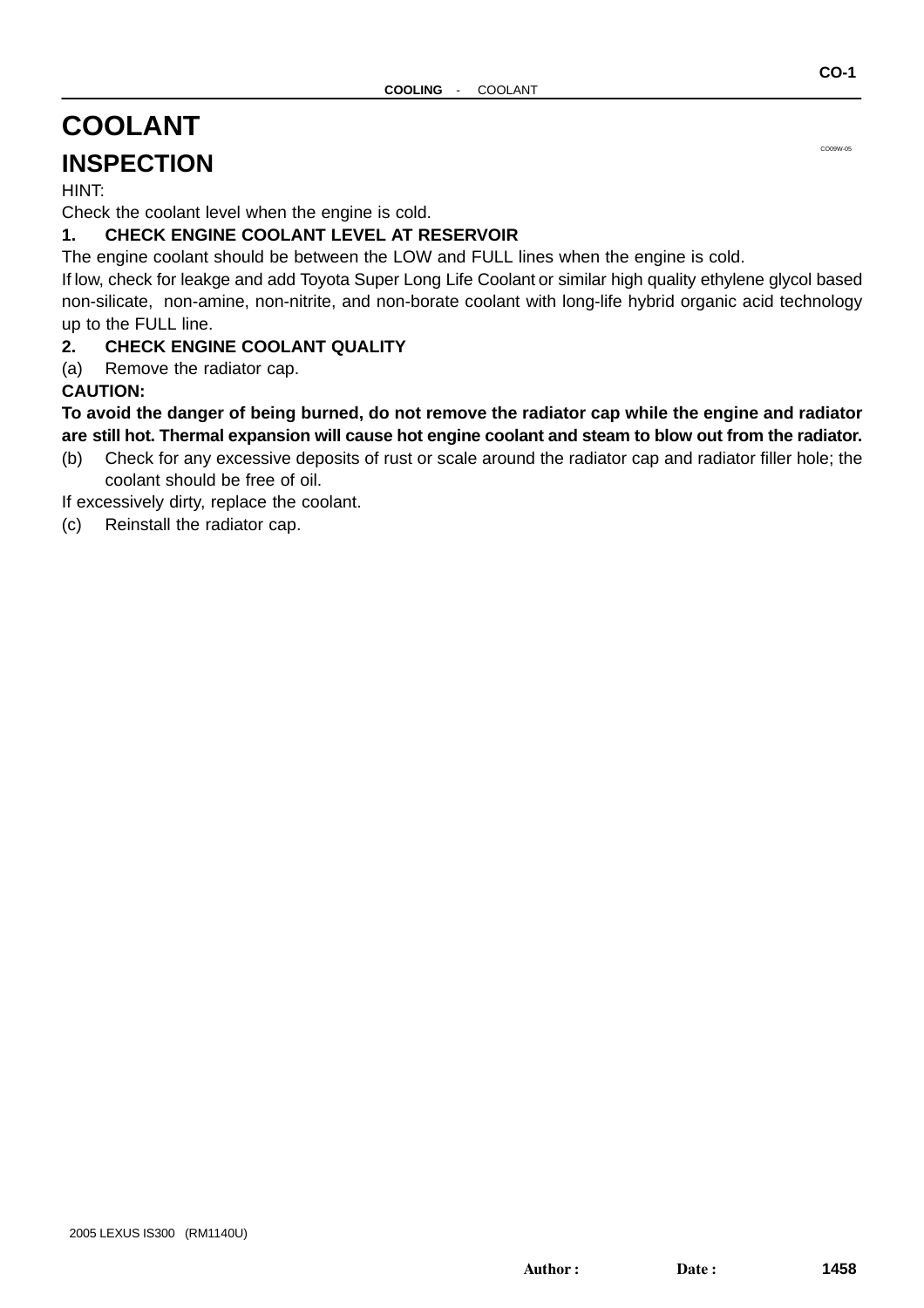

## **REPLACEMENT**

#### **1. DRAIN ENGINE COOLANT CAUTION:**

**To avoid the danger of being burned, do not remove the radiator cap while the engine and radiator are still hot. Thermal expansion will cause hot engine coolant and steam to blow out from the radiator.**

CO09X-08

(a) Loosen the 2 drain plugs (for the engine and radiator).

#### HINT:

To prevent the coolant from spraying over the cylinder block, connect the rubber hose (inside diameter 6 - 8 mm (0.24 - 0.31 in.)) in the market to the union pipe under the drain plug.

- (b) Remove the radiator cap and drain the coolant.
- (c) Close the 2 drain plugs.

**Torque: 30 N·m (300 kgf·cm, 22 ft·lbf) for engine**

#### **2. ADD ENGINE COOLANT**

**Connect** 

(a) Pour coolant into the radiator until it overflows. **Capacity (w/ Heater):** 

Drain Plug

#### **7.5 liters (7.9 US qts, 6.6 lmp. qts)**

#### HINT:

ľ Use of improper coolants may damage the engine cooling system.

B01611

Rubber Hose

- Only use Toyota Super Long Life Coolant or similar high quality ethlene glycol based non-silicate, non-amine, non-nitrite, and non-borate coolant with long-life hybrid organic acid technology (coolant with long-life hybrid organic acid technology consists of a combination of low phosphates and organic acids).
- New Toyota vehicles are filled with Toyota Super Long Life Coolant. When replacing the coolant, Toyota Super Long Life Coolant (color is pink, premixed ethyleneglycol concentration is approximately 50 New Toyota vehicles are filled with Toyota Super Long Life Coolant<br>ta Super Long Life Coolant (color is pink, premixed ethyleneglycc<br>% and freezing temperature is -35˚C(-31˚F)) is recommended.

#### **NOTICE:**

#### **Do not substitute plain water for engine coolant.**

- (b) Check the coolant level inside the radiator by squeezing the inlet and outlet radiator hoses several times by hand. If the coolant level goes down, add coolant.
- (c) Install the radiator cap securely.
- (d) Slowly pour coolant into the radiator reservoir until it reaches the FULL line.
- (e) Warm up the engine until the cooling fan operates.
	- Set the air conditioning as follows while warming up the engine.

|                        | Automatic air conditioning system                                                                                                  |
|------------------------|------------------------------------------------------------------------------------------------------------------------------------|
| Set control as follows | Fan speed - Any setting except OFF                                                                                                 |
|                        | Temperature - To the highest temperature                                                                                           |
|                        | Air condition switch OFF                                                                                                           |
|                        | AUTO switch OFF                                                                                                                    |
| .                      | $\mathbf{A} \cdot \mathbf{A} = \mathbf{A} \cdot \mathbf{A}$<br>$\sim$ $\sim$ $\sim$ $\sim$ $\sim$ $\sim$ $\sim$ $\sim$<br>. .<br>. |

- Maintain the engine speed at 2,000 to 2,500 rpm and warm up the engine until the cooling fan operates.
- (f) Squeeze the inlet and outlet radiator hoses several times by hand while warning up the engine.
- (g) Stop the engine and wait until the coolant cools down.

2005 LEXUS IS300 (RM1140U)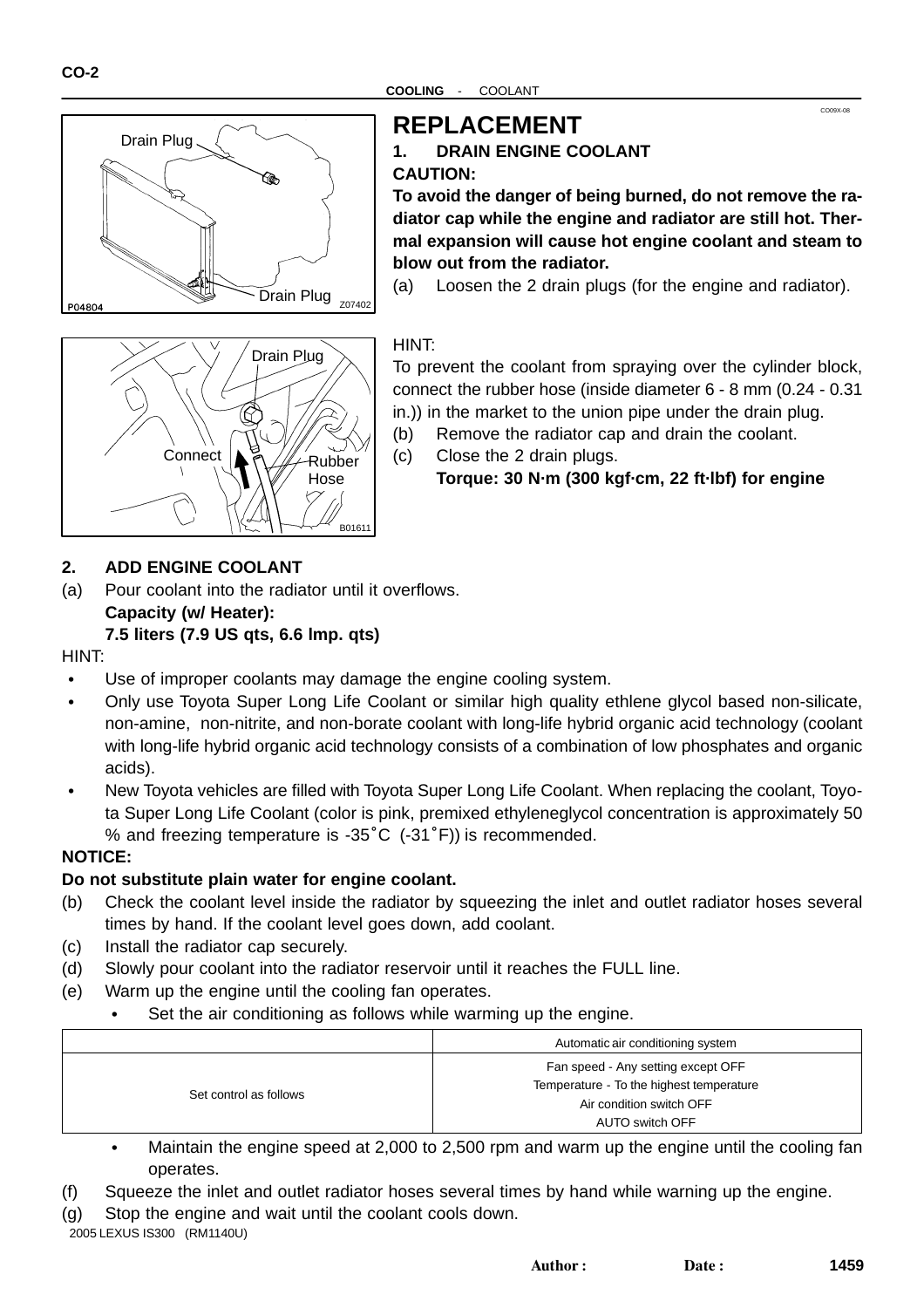- (h) Remove the radiator cap and check the coolant level inside the radiator.
- (i) If the coolant level is below the full level, perform the steps from (a) through (h) and repeat the operation until the coolant level remains the full level.
- (j) Recheck the coolant level inside the radiator reservoir tank. If it is below the full level, add coolant.

#### **3. CHECK FOR ENGINE COOLANT LEAKS**

- (a) Fill the radiator with engine coolant and attach a radiator cap tester.
- (b) Pump it to 177 kPa (1.8 kgf/cm2, 26 psi) and check for leakage.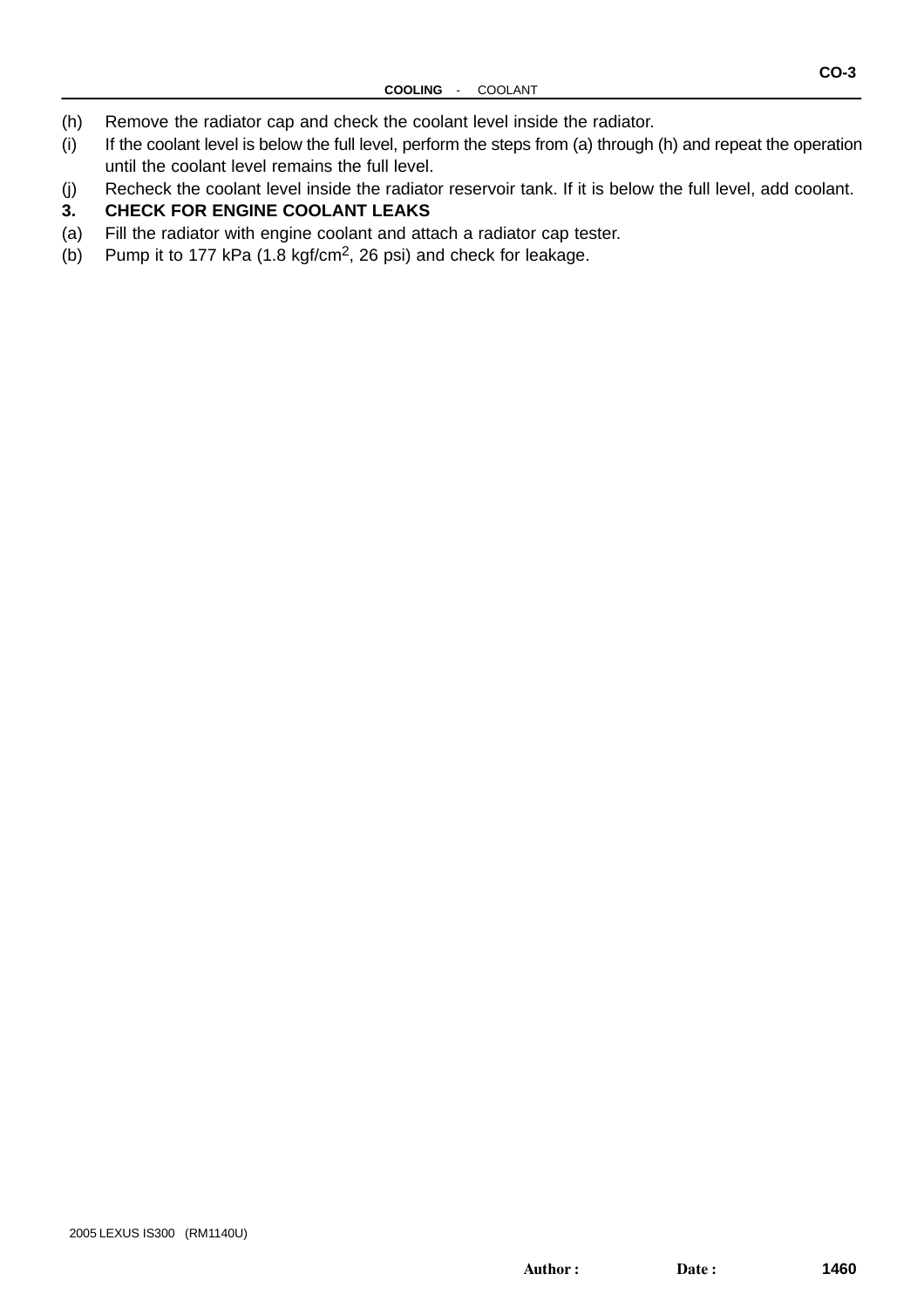

CO09Y-08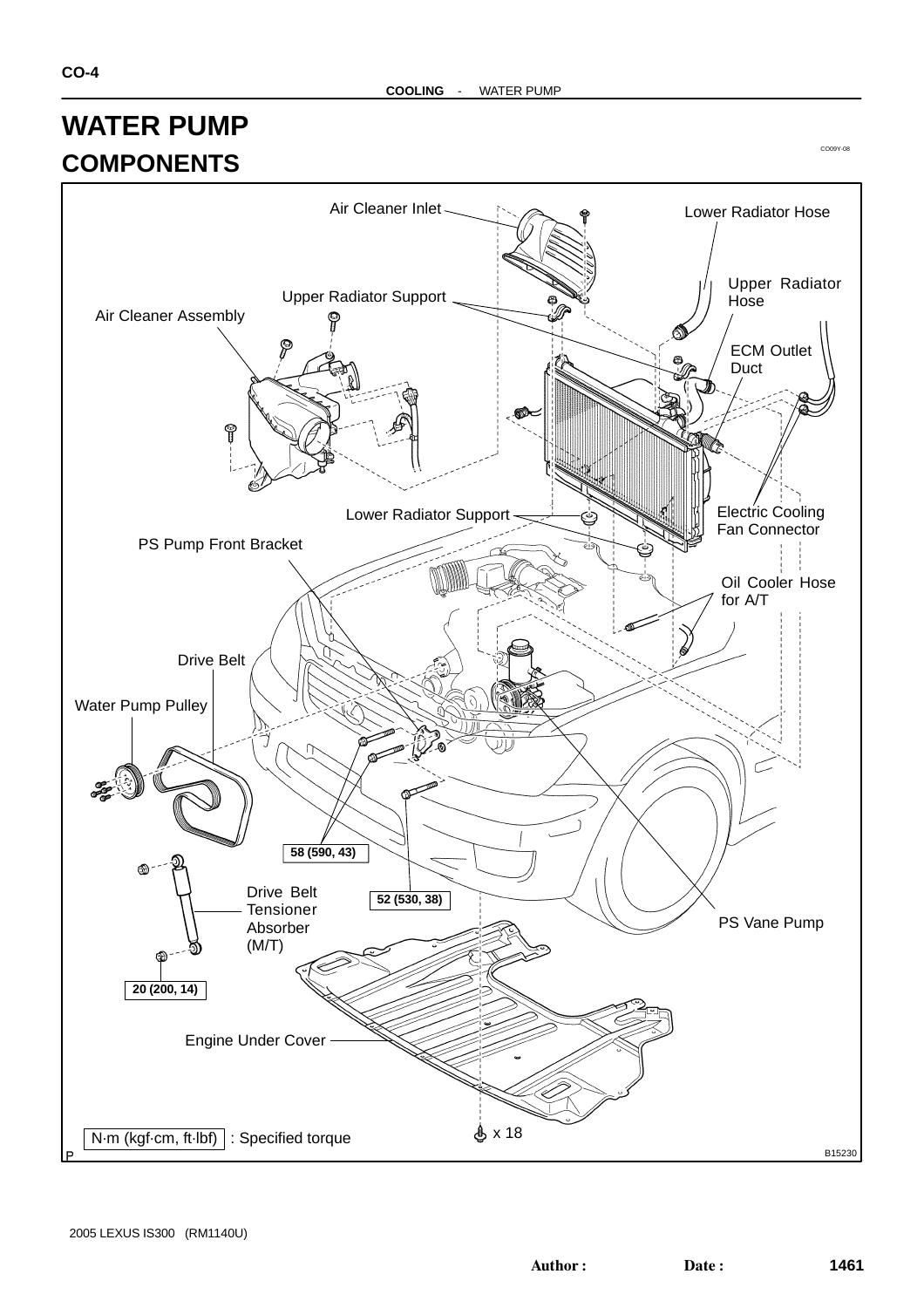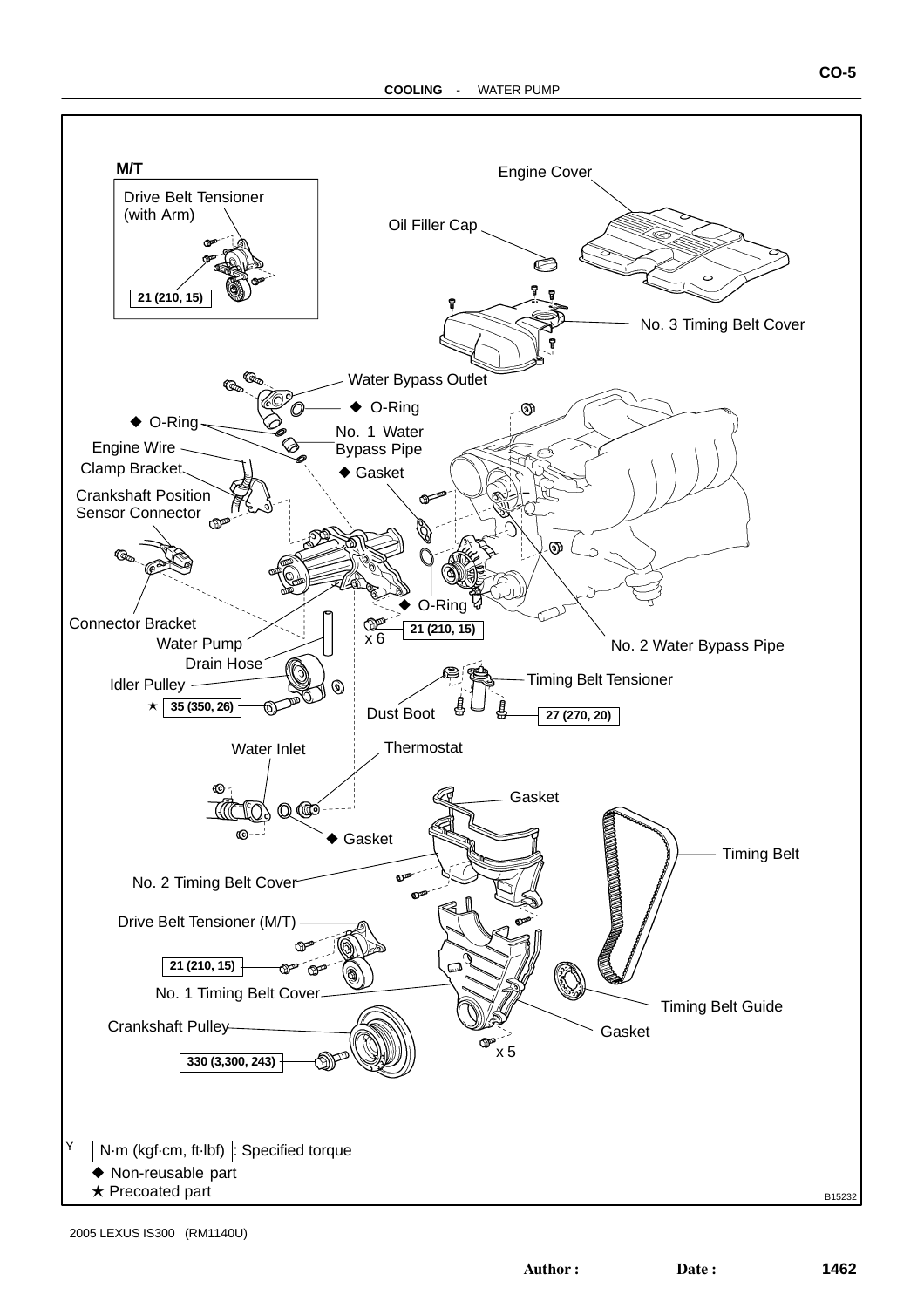## **REMOVAL**

**1. REMOVE RADIATOR ASSEMBLY (See page [CO-19](#page-0-0) )**

CO09Z-07

**2. M/T:**

**REMOVE DRIVE BELT TENSIONER ABSORBER** Remove the 2 nuts and absorber.









- **3. REMOVE DRIVE BELT AND WATER PUMP PULLEY**
- (a) Loosen the 4 nuts holding the water pump pulley to the water pump.
- (b) Using SST, loosen the drive belt tension by turning the drive belt tensioner clockwise, and remove the drive belt. SST 09216-00041
- (c) Remove the 4 nuts and water pump pulley.
- **4. REMOVE TIMING BELT AND IDLER PULLEY (See page [EM-17](#page-0-0) )**
- **5. REMOVE WATER BYPASS OUTLET AND NO. 1 WA-TER BYPASS PIPE**
- (a) Remove the 2 bolts, water bypass outlet and No. 1 water bypass pipe.
- (b) Remove the 3 O-rings from the water bypass outlet and No. 1 water bypass pipe.
- **6. REMOVE WATER INLET AND THERMOSTAT (See page [CO-12](#page-0-0) )**

#### **7. REMOVE WATER PUMP**

- (a) Loosen the nut and remove the bolt, slide the generator away from the water pump.
- (b) Remove the bolt, and disconnect the clamp bracket (for engine wire).
- (c) Remove the bolt, and disconnect the connector bracket (for crankshaft position sensor connector).
- (d) Remove the 2 nuts, and disconnect the No. 2 water bypass pipe from the water pump.

**CO-6**

<sup>2005</sup> LEXUS IS300 (RM1140U)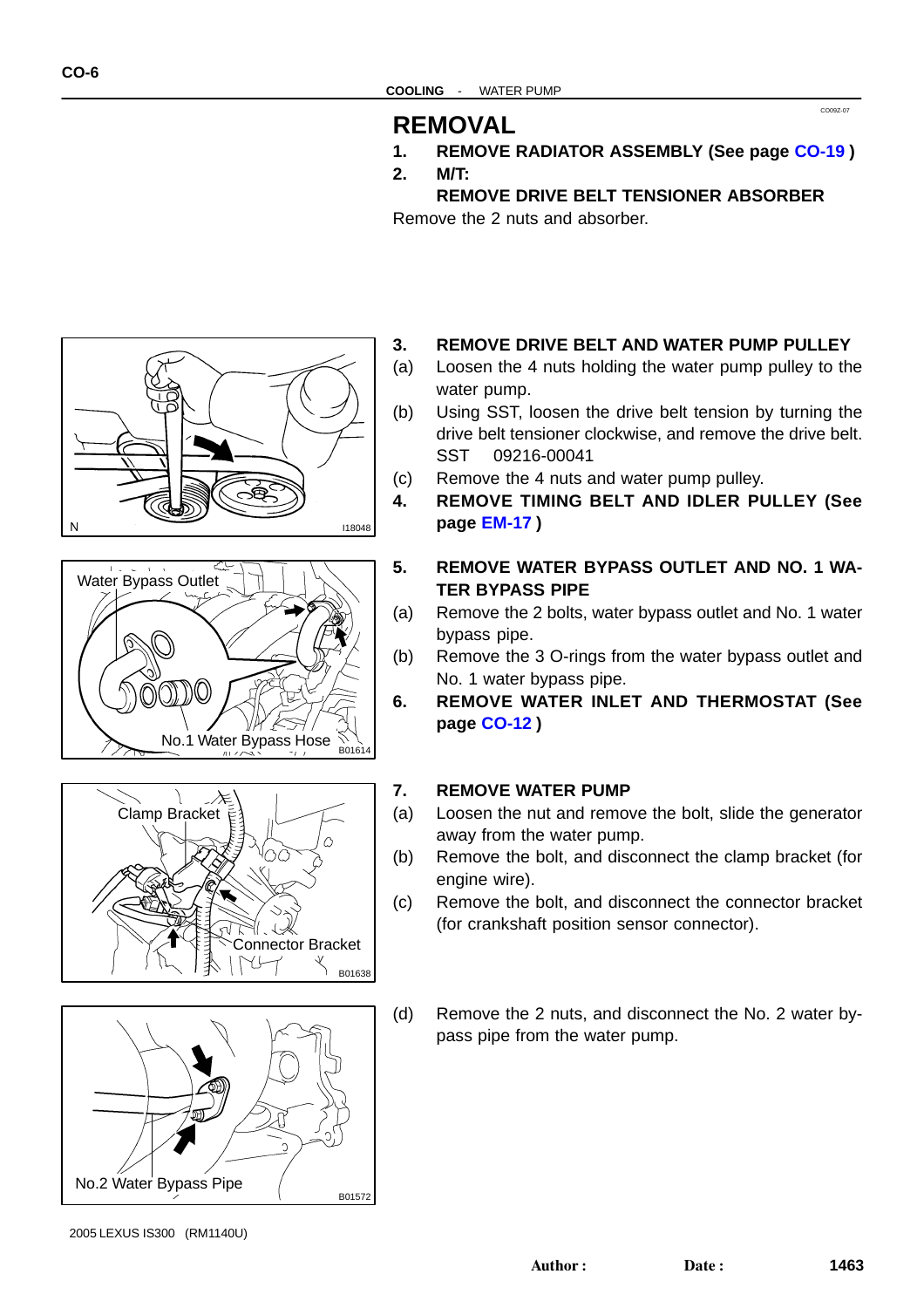

- (e) Remove the 6 bolts, water pump and gasket.
- (f) Remove the drain hose.
- (g) Remove the O-ring from the cylinder block.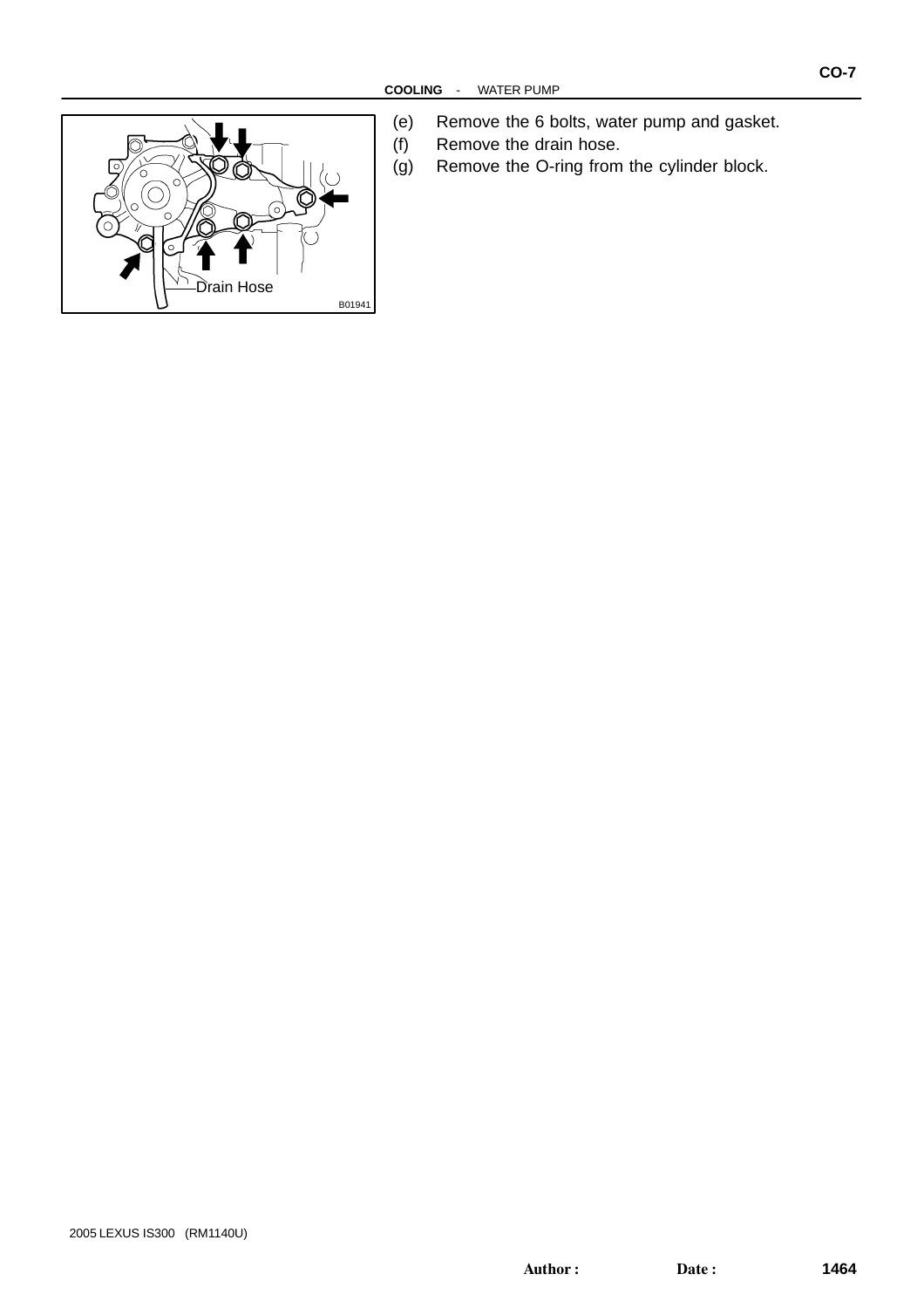

#### **INSPECTION INSPECT WATER PUMP**

Turn the pulley seat, and check that the water pump bearing is not rough or noisy. If necessary, replace the water pump.

CO0A0-06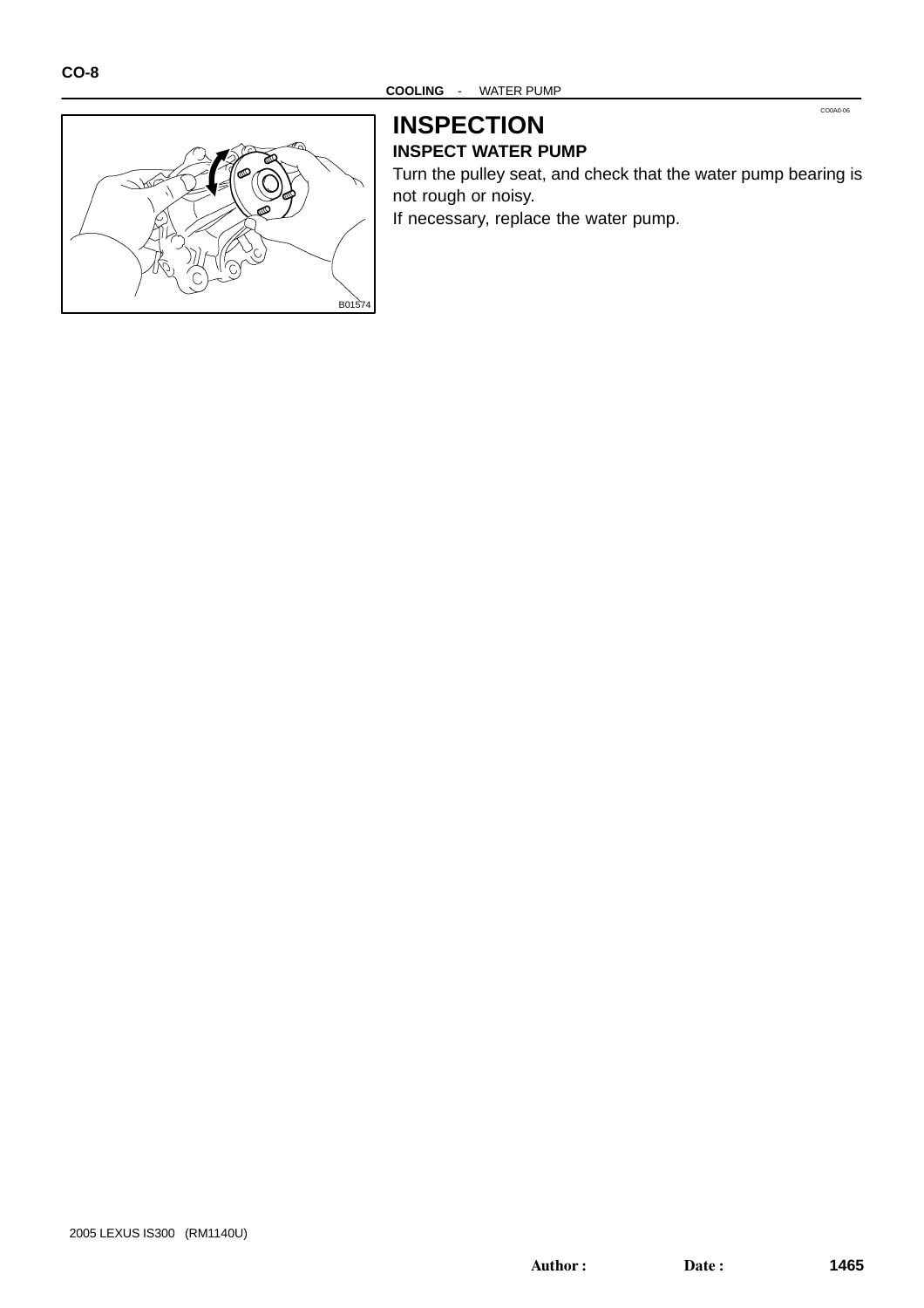

**INSTALLATION**

#### **1. INSTALL WATER PUMP**

- (a) Install a new O-ring to the cylinder block.
- (b) Install the drain hose.
- P02574 New Gasket
- (c) Install a new gasket to the water pump.
- (d) Connect the water pump to the water bypass pipe. Do not install the nut yet.

- $A$ B d  $\bigoplus_{n=1}^{A} \overline{B}$ B  $\mathbf{B}$   $\mathbf{B}$ A A02801
- (e) Install the water pump with the 2 bolts (A) and 4 bolts (B). **Torque: 21 N·m (210 kgf·cm, 15 ft·lbf)**

#### HINT:

Hand tighten the (A) bolts first.

(f) Install the 2 nuts holding the No. 2 water bypass pipe to the water pump.

**Torque: 21 N·m (210 kgf·cm, 15 ft·lbf)**

- (g) Install the connector bracket (for crankshaft position sensor connector) with the bolt.
- (h) Install the clamp bracket (for engine wire) with the bolt.
- (i) Install the generator with the bolt and nut. **Torque: 40 N·m (400 kgf·cm, 30 ft·lbf)**
- **2. INSTALL THERMOSTAT AND WATER INLET (See page [CO-14](#page-0-0) )**



**3. INSTALL NO. 1 WATER BYPASS PIPE AND WATER BYPASS OUTLET**

- (a) Install 2 new O-rings to the No. 1 water bypass pipe.
- (b) Install a new O-ring and the water bypass outlet with the 2 bolts.

**Torque: 9.0 N·m (90 kgf·cm, 80 in.·lbf)**

- **4. INSTALL IDLER PULLEY AND TIMING BELT (See page [EM-24](#page-0-0) )**
- **5. INSTALL WATER PUMP PULLEY AND DRIVE BELT Torque: 14 N·m (140 kgf·cm, 10 ft·lbf)**

**CO-9**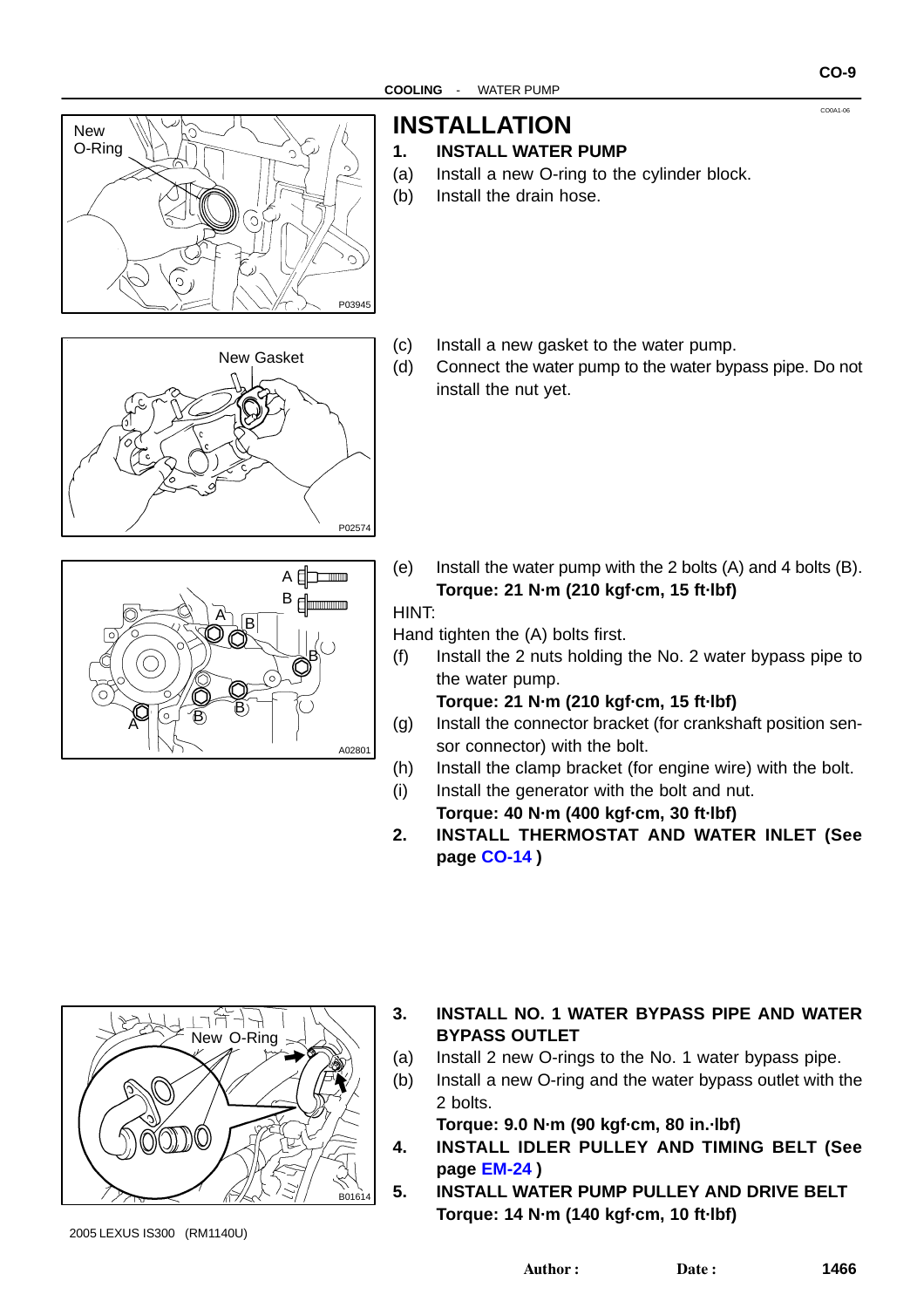**6. M/T:**

**INSTALL DRIVE BELT TENSIONER ABSORBER** Install the absorber with the 2 nuts.

- **Torque: 20 N·m (200 kgf·cm, 14 ft·lbf)**
- **7. INSTALL RADIATOR ASSEMBLY (See page [CO-24](#page-0-0) )**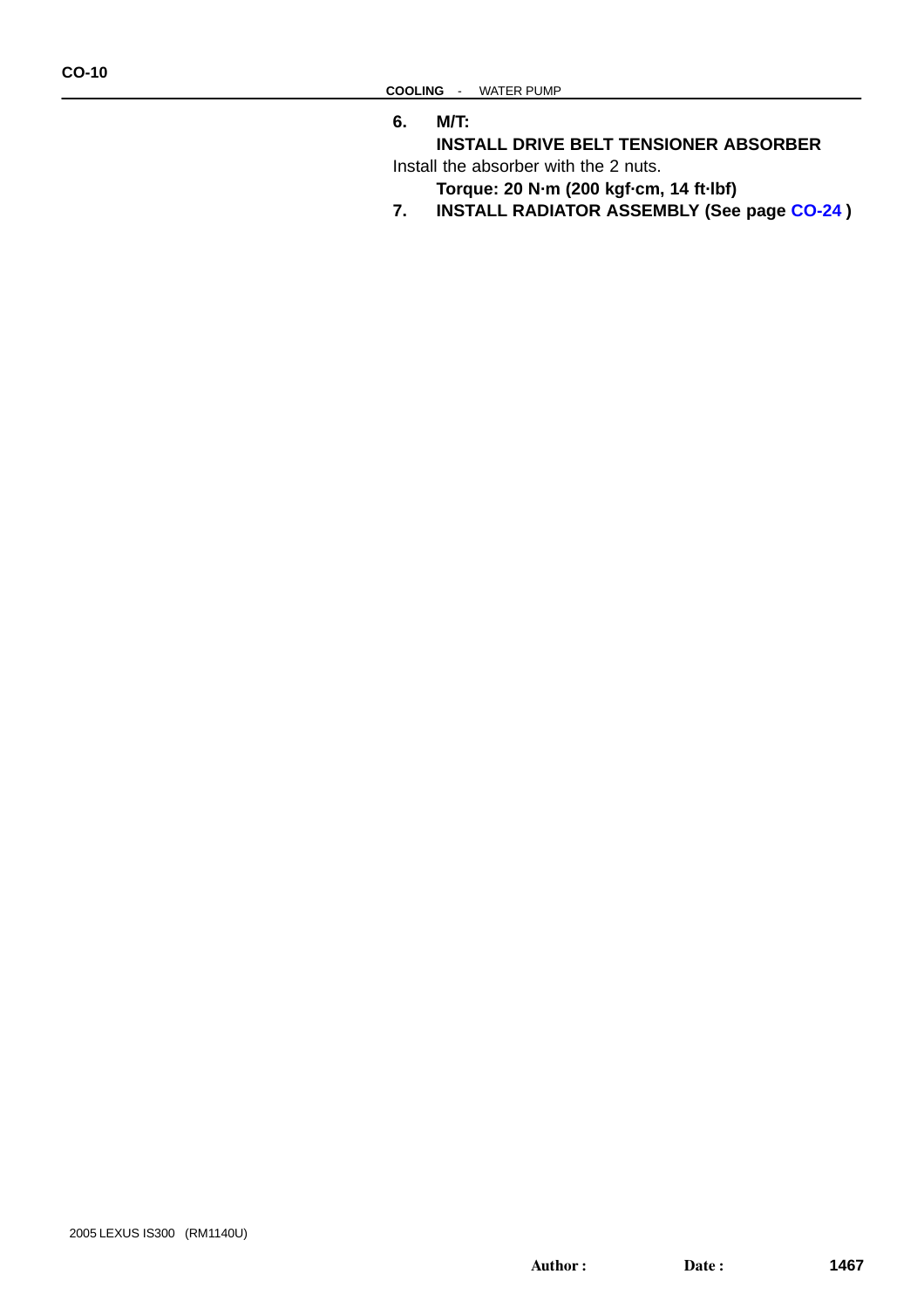# **THERMOSTAT COMPONENTS**



CO0A2-05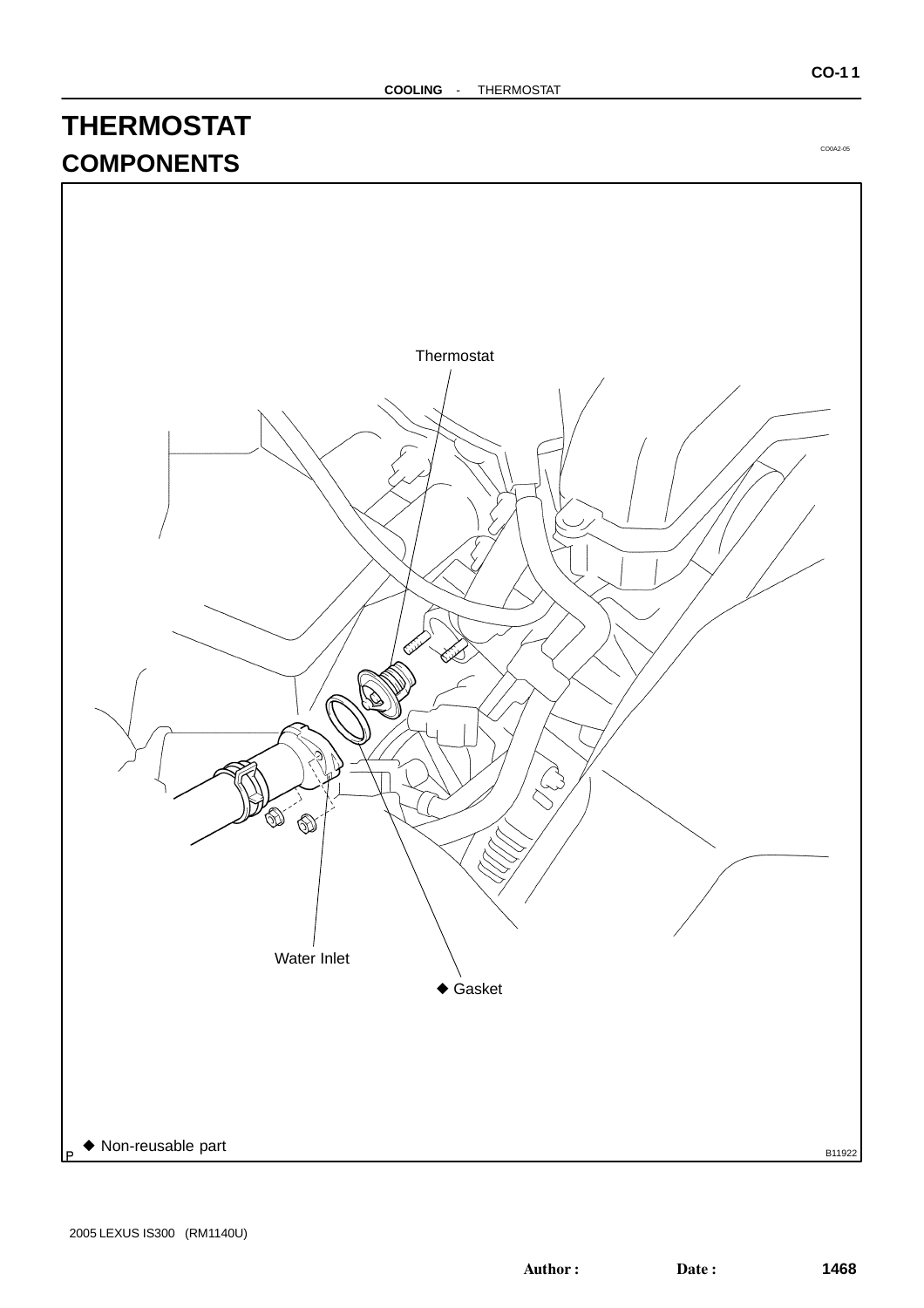## **REMOVAL**

HINT:

Removal of the thermostat would have an adverse effect, causing a lowering of cooling efficiency. Do not remove the thermostat, even if the engine tends to overheat.

CO0A3-07

**1. DRAIN ENGINE COOLANT**



#### **2. REMOVE THERMOSTAT**

- (a) Remove the 2 nuts holding the water inlet to the water pump, and disconnect the water inlet from the water pump.
- (b) Remove the thermostat.
- (c) Remove the gasket from the thermostat.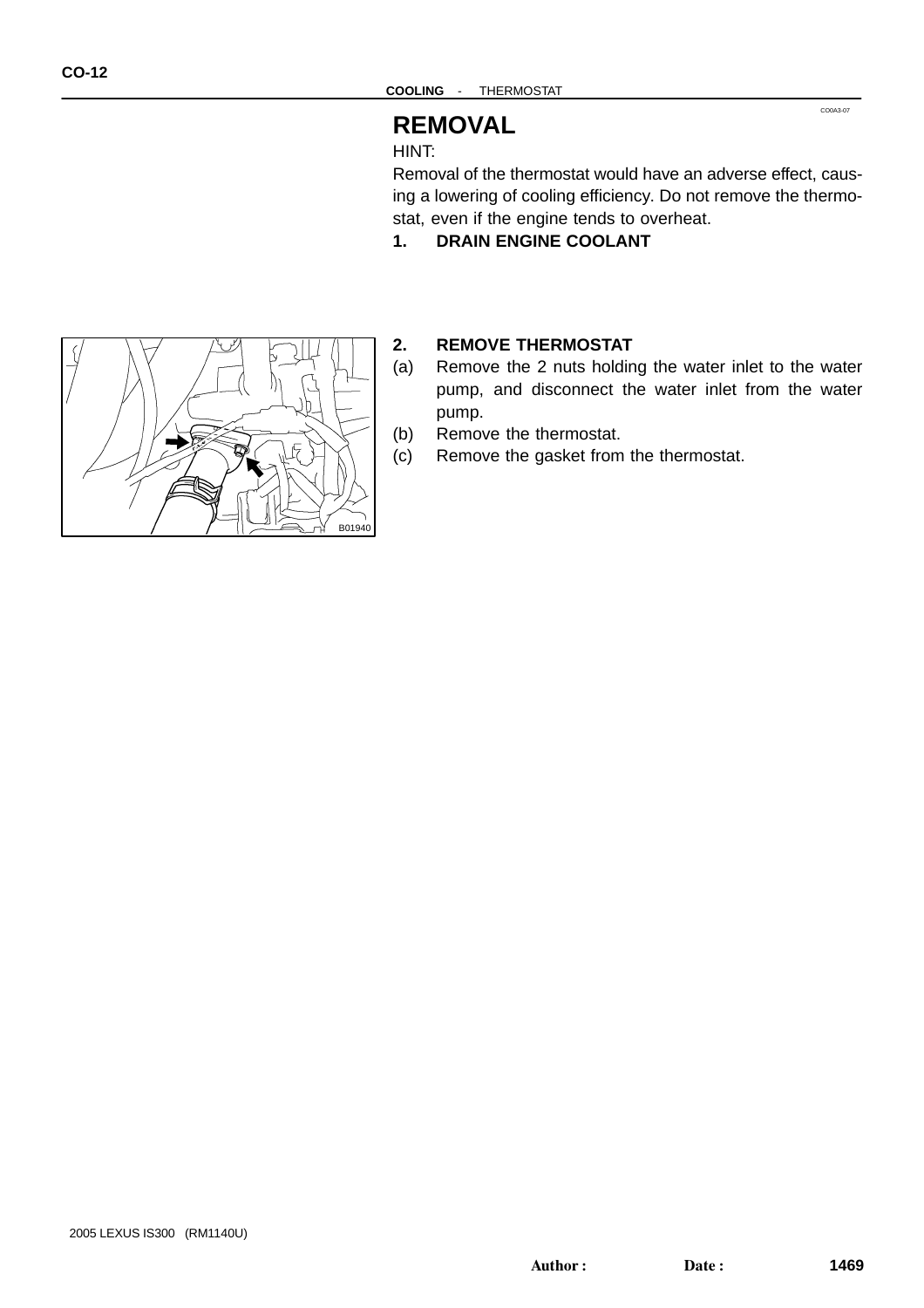

## **INSPECTION**

#### **INSPECT THERMOSTAT**

HINT:

The thermostat is numbered with the valve opening temperature.

- 666666666666 CO0601
- (a) Immerse the thermostat in water and gradually heat the water.
- (b) Check the valve opening temperature.

**Valve opening temperature: 80 - 84**°**C (176 - 183**°**F)** If the valve lift is not as specified, replace the thermostat.

- Valve Lift *מנוון ון גווע* P03242
- (c) Check the valve lift.

**Valve lift: 8.5 mm (0.335 in.) or more at 95**°**C (203**°**F)** If the valve lift is not as specified, replace the thermostat.

(d) Check that the valve is fully closed when the thermostat is at low temperatures (below 40°C (104°F)).

If not closed, replace the thermostat.

CO0A4-07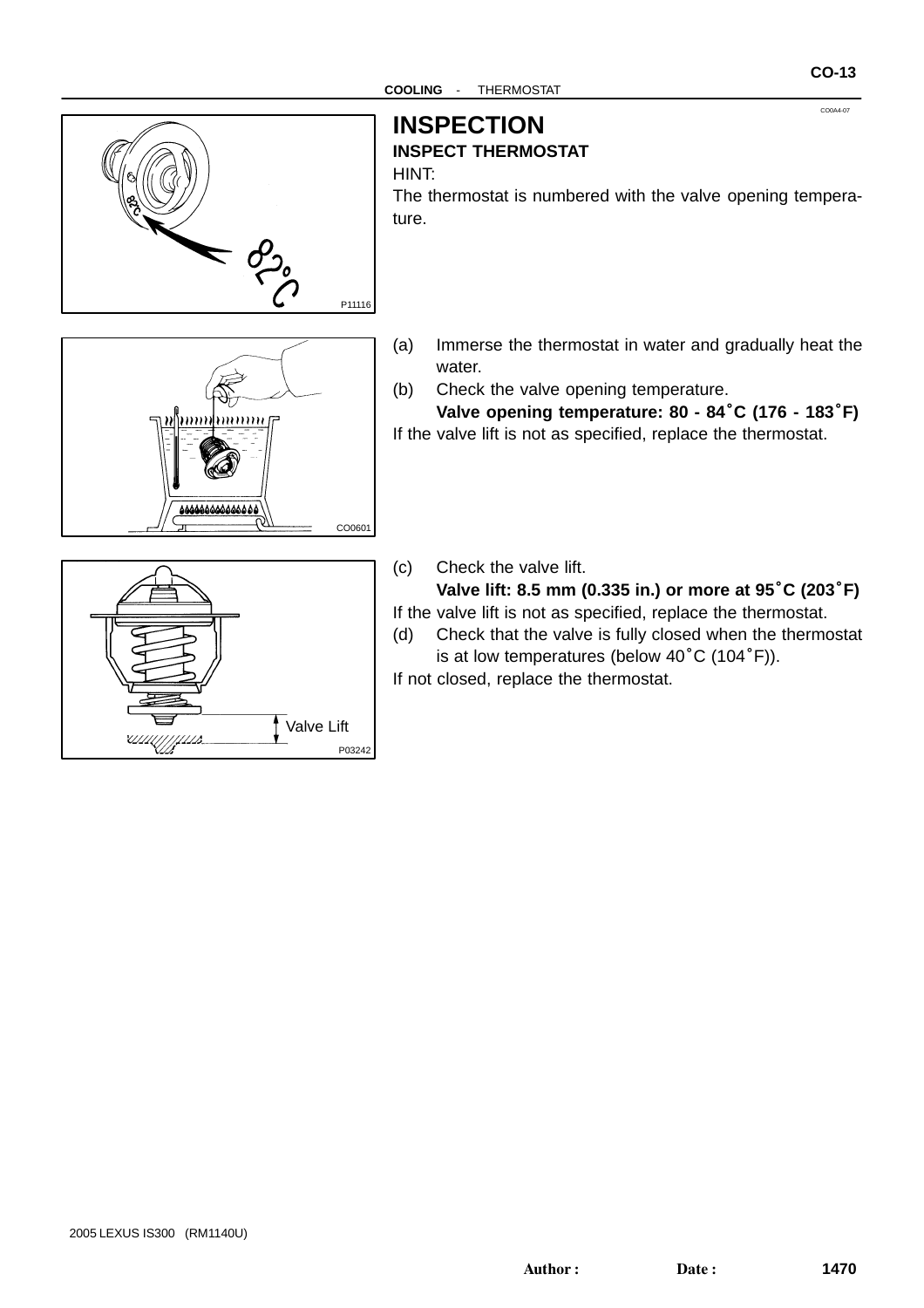

## **INSTALLATION**

#### **1. PLACE THERMOSTAT IN WATER INLET**

- (a) Install a new gasket to the thermostat.
- (b) Align the jiggle valve of the thermostat with the protrusion of the water inlet.

CO0A5-06

#### **2. INSTALL WATER INLET**

Install the water inlet with the 2 nuts.

**Torque: 9.0 N·m (90 kgf·cm, 80 in.·lbf)**

- **3. FILL WITH ENGINE COOLANT**
- **4. START ENGINE AND CHECK FOR COOLANT LEAKS**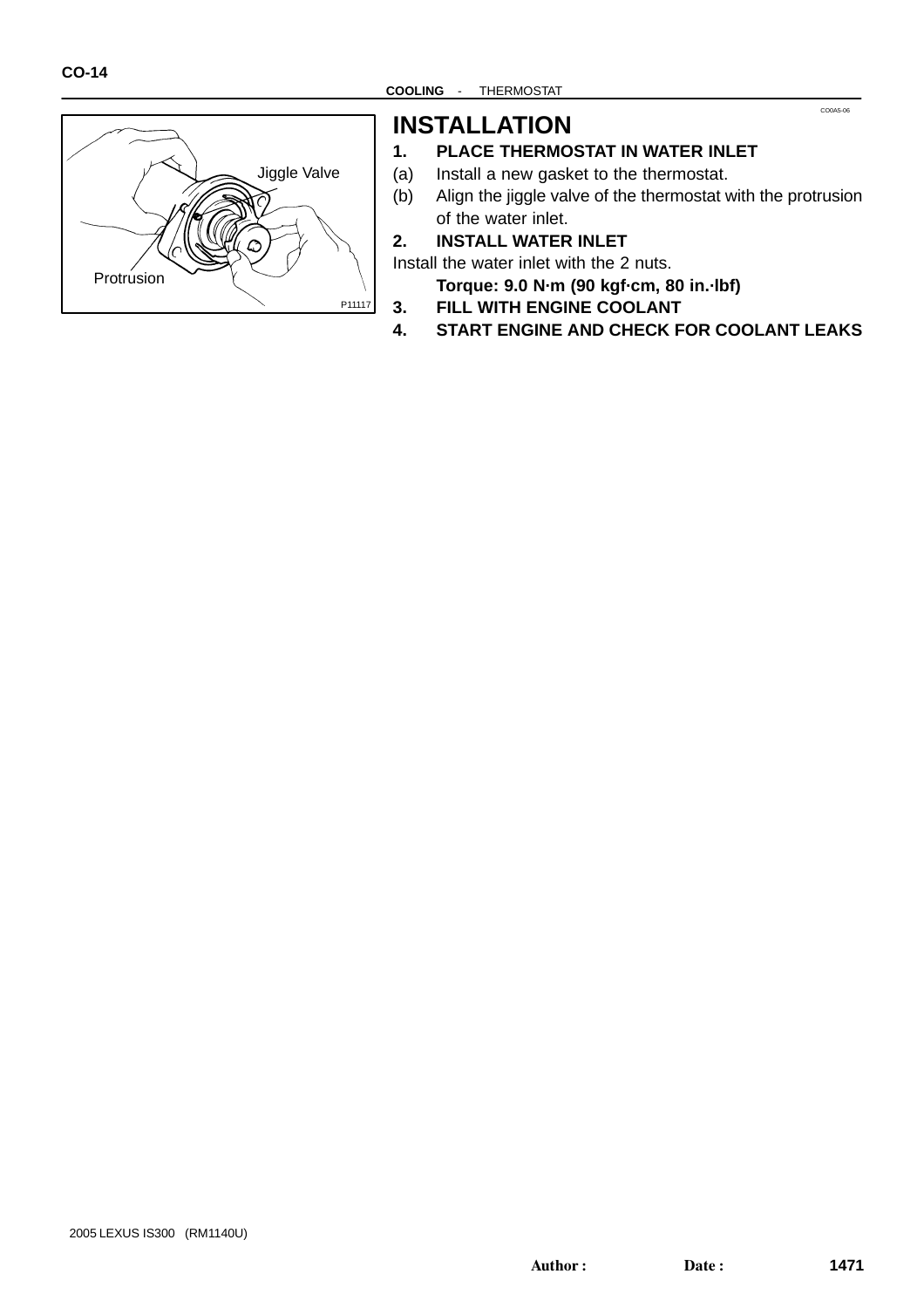# **RADIATOR ON-VEHICLE CLEANING**

**CLEAN RADIATOR**

Using water or a steam cleaner, remove any mud or dirt from the radiator core. **NOTICE:**

**If using a high pressure type cleaner, be careful not to deform the fins of the radiator core. (i.e. Maintain a distance between the cleaner nozzle and radiator core.)**

CO0A6-01

**CO-15**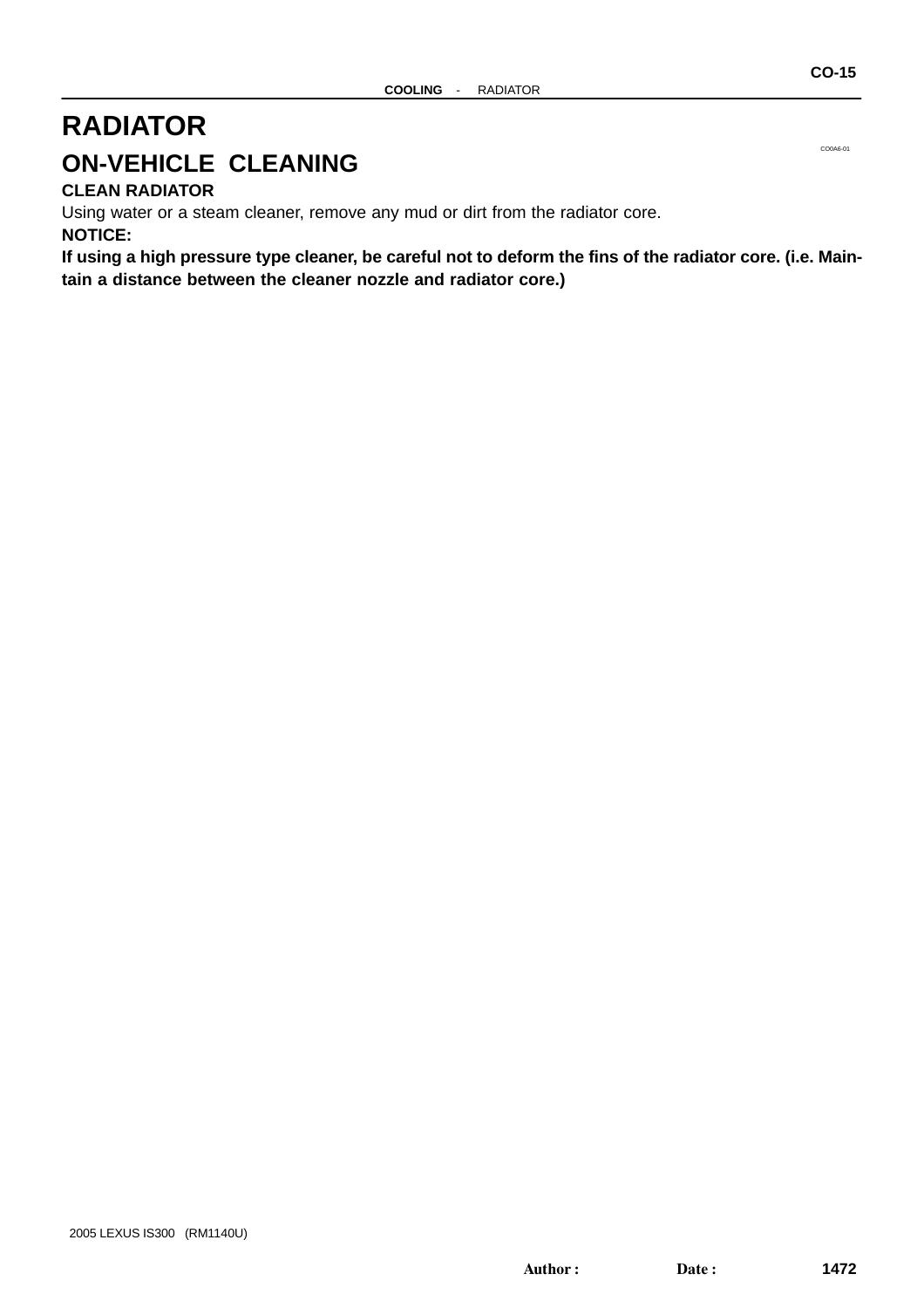Radiator Cap

<sup>30</sup>° or More

## **ON-VEHICLE INSPECTION**

#### **1. REMOVE RADIATOR CAP**

Remove the radiator cap from the radiator.

#### **CAUTION:**

**To avoid the danger of being burned, do not remove the radiator cap while the engine and radiator are still hot, as fluid and steam can be blown out under pressure.**

CO0A7-06



**NOTICE:**

- **If the radiator cap has contaminations, always rinse it with water.**
- **Before using a radiator cap tester, wet the relief valve and pressure valve with engine coolant or water.**
- **When performing steps (a) and (b) below, keep the** and pressure valve with engine coolant or water.<br>When performing steps (a) and (b) below, keep th<br>tester at an angle of over 30˚ above the horizontal.
- (a) Using a radiator cap tester, slowly pump the tester and check that air is coming from the vacuum valve.

**Pump speed: 1 push/(3 seconds or more)**

#### **NOTICE:**

CO124

Radiator Cap Tester

#### **Push the pump at a constant speed.**

If air is not coming from the vacuum valve, replace the radiator cap.

(b) Pump the radiator cap tester, and measure the relief valve opening pressure.

#### **Pump speed: 1 push within 1 second NOTICE:**

**This pump speed is for the first pump only (in order to close the vacuum valve). After this, the pump speed can be reduced.**

**Standard opening pressure:**

**93 - 123 kPa (0.95 - 1.25 kgf/cm2, 13.5 - 17.8 psi) Minimum opening pressure: 78 kPa (0.8 kgf/cm2, 11.4 psi)**

HINT:

Use the tester's maximum reading as the opening pressure. If the opening pressure is less than minimum, replace the radiator cap.

#### **3. INSPECT COOLING SYSTEM FOR LEAKS**

- (a) Fill the radiator with coolant and attach a radiator cap tester.
- (b) Warm up the engine.
- (c) Pump it to 118 kPa  $(1.2 \text{ kgf/cm}^2, 17.1 \text{ psi})$ , and check that the pressure does not drop.

If the pressure drops, check the hoses, radiator or water pump for leaks. If no external leaks are found, check the heater core, cylinder block and head.

#### **4. REINSTALL RADIATOR CAP**



2005 LEXUS IS300 (RM1140U)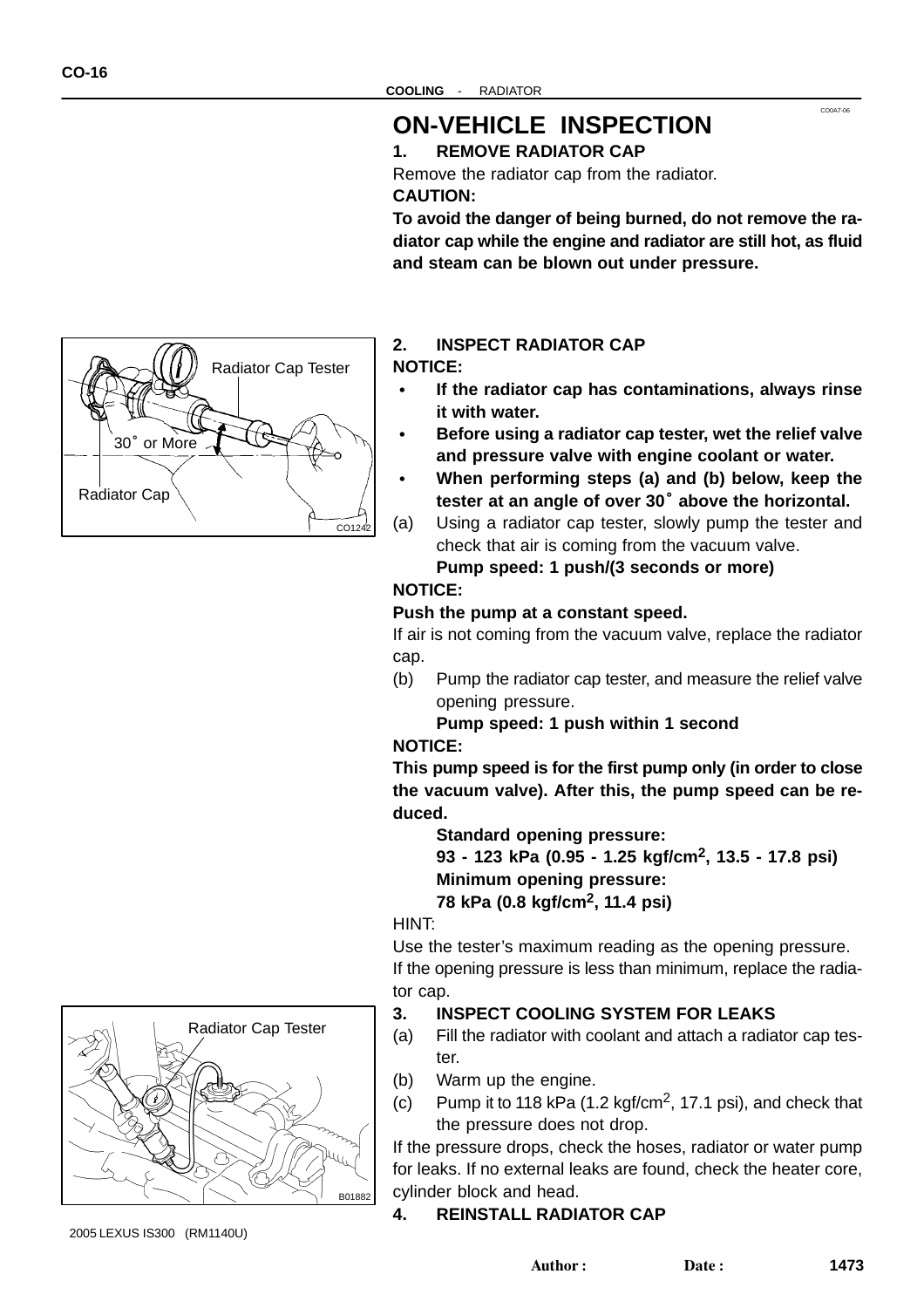## **COMPONENTS**



CO0A8-07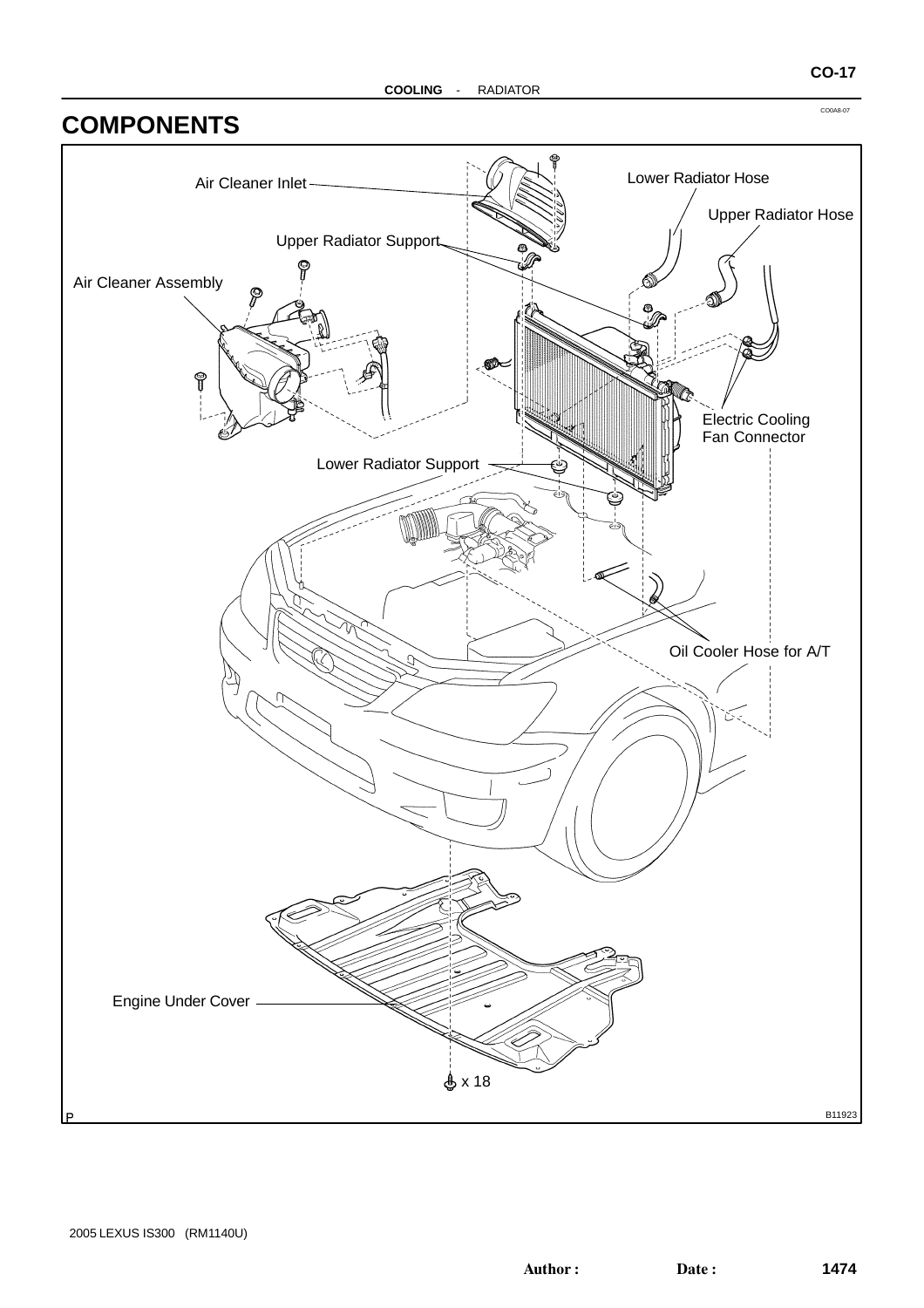



2005 LEXUS IS300 (RM1140U)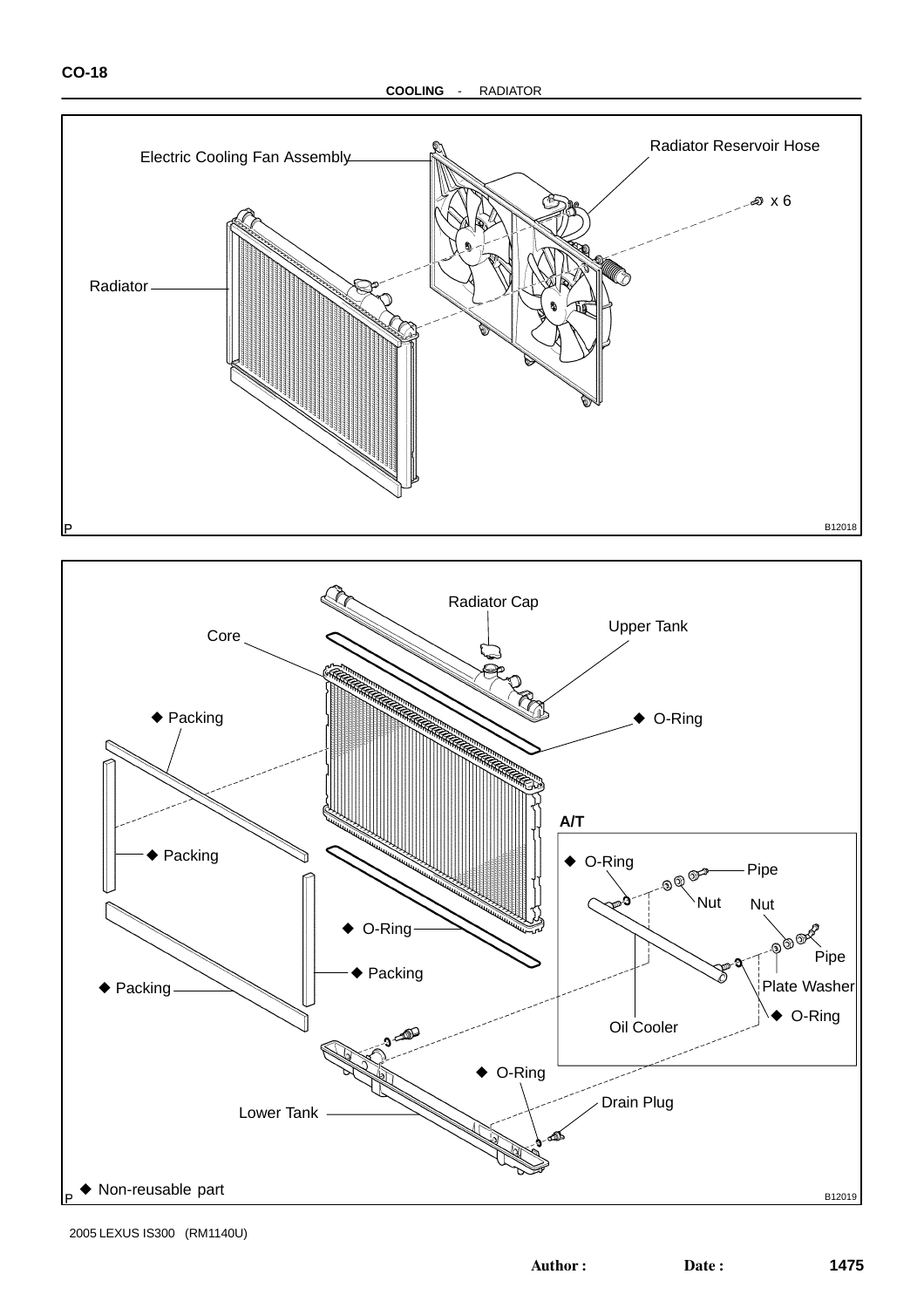## **REMOVAL**

- **1. REMOVE ENGINE UNDER COVER**
- **2. DRAIN ENGINE COOLANT**
- **3. REMOVE AIR CLEANER INLET**
- **4. REMOVE AIR CLEANER AND MAF METER AS-SEMBLY**
- **5. REMOVE RADIATOR AND ELECTRIC COOLING FAN ASSEMBLY**
- (a) Disconnect the upper radiator hose from the radiator.
- (b) Disconnect the lower radiator hose from the radiator.
- (c) Disconnect the ECM outlet duct from the ECM box.
- (d) Disconnect the wire for electric cooling fan from the clamp on the electric cooling fan.
- (e) Disconnect the 2 electric cooling fan connectors.
- (f) Disconnect the ECT switch connector for electric cooling fan.
- $(a)$  A/T:

Disconnect the 2 oil cooler hoses for A/T from the radiator.

- (h) Remove the 2 nuts and 2 upper radiator supports.
- (i) Lift out the radiator and cooling fan assembly.
- (j) Remove the 2 lower radiator supports.
- **6. REMOVE ELECTRIC COOLING FAN FROM RADIA-TOR**
- (a) Disconnect the radiator reservoir hose from the radiator.
- (b) Remove the 6 bolts and electric cooling fan.



**CO-19**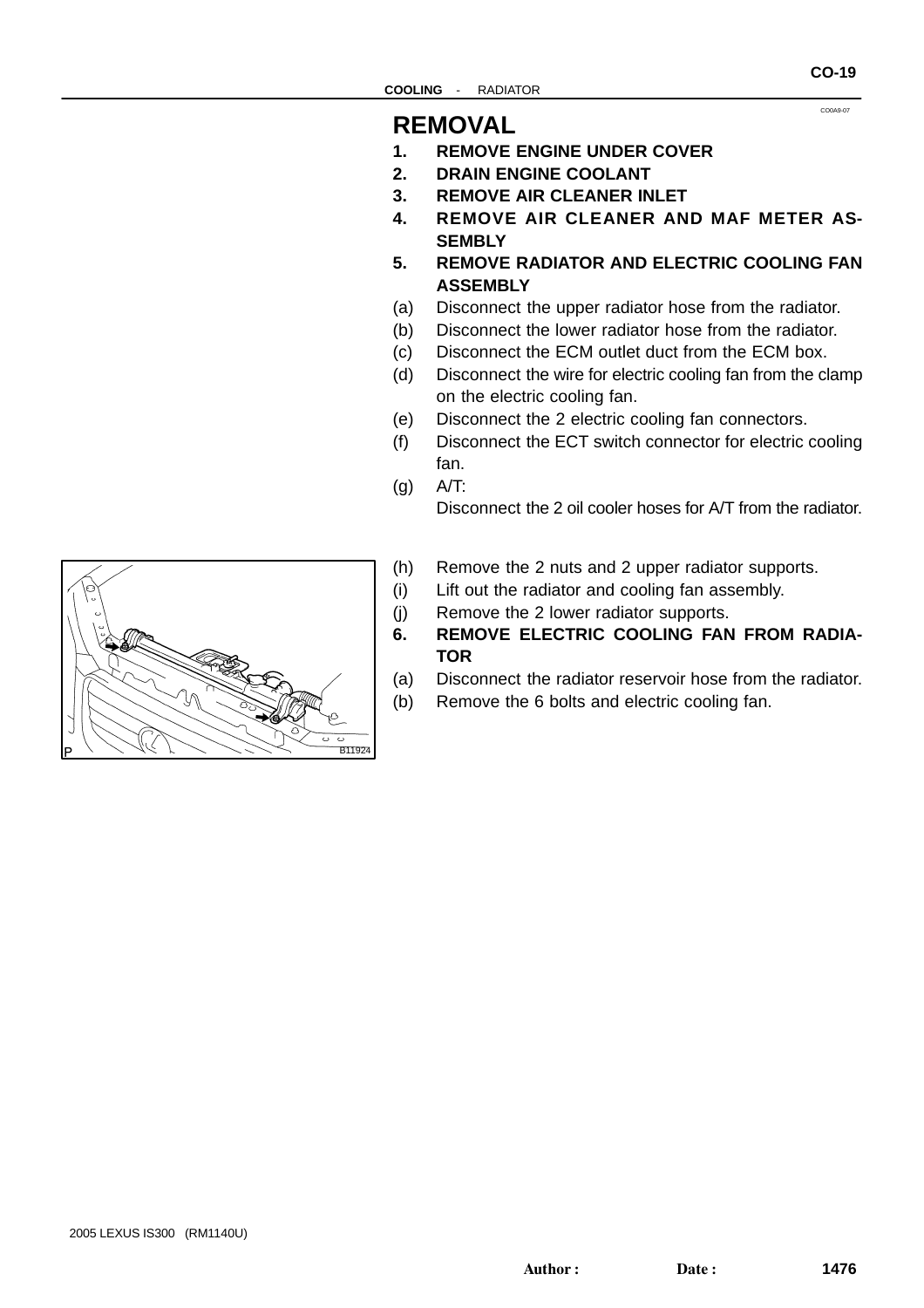## **DISASSEMBLY**

- **1. REMOVE PACKINGS**
- **2. REMOVE RADIATOR CAP**
- **3. REMOVE DRAIN PLUG**
- (a) Remove the drain plug.
- (b) Remove the O-ring.
- **4. REMOVE ECT SWITCH**
- (a) Remove the ECT switch.
- (b) Remove the O-ring.

#### **5. ASSEMBLE SST**

- SST 09230-01010
- (a) Install the claw to the overhaul handle, inserting it in the hole in part A as shown in the diagram.
- (b) While gripping the handle, adjust the stopper bolt so that dimension B is as shown in the illustration.

**Dimension B: 0.2 - 0.3 mm (0.008 - 0.012 in.)**

#### **NOTICE:**

**If this adjustment is not done the claw may be damaged.**

#### **6. UNCAULK LOCK PLATES**

Using SST to release the caulking, squeeze the handle until stopped by the stopper bolt.

Lightly tap the bracket of the radiator (or radiator inlet or outlet) with a soft-faced hammer, and remove the tank and the O-ring.

SST 09230-01010

**7. REMOVE TANKS AND O-RINGS**

# B01867 Tap



#### **8. A/T:**

#### **REMOVE OIL COOLER FROM LOWER TANK**

- (a) Loosen the nut, and remove the cooler pipe. Remove the 2 cooler pipes.
- (b) Remove the 2 nuts and 2 plate washers.
- (c) Remove the oil cooler and 2 O-rings.

2005 LEXUS IS300 (RM1140U)

CO0AA-08

Part A ಡ నె মে Dimension B Stopper Bolt **SST** Claw Overhaul Handle <sub>co1205</sub>

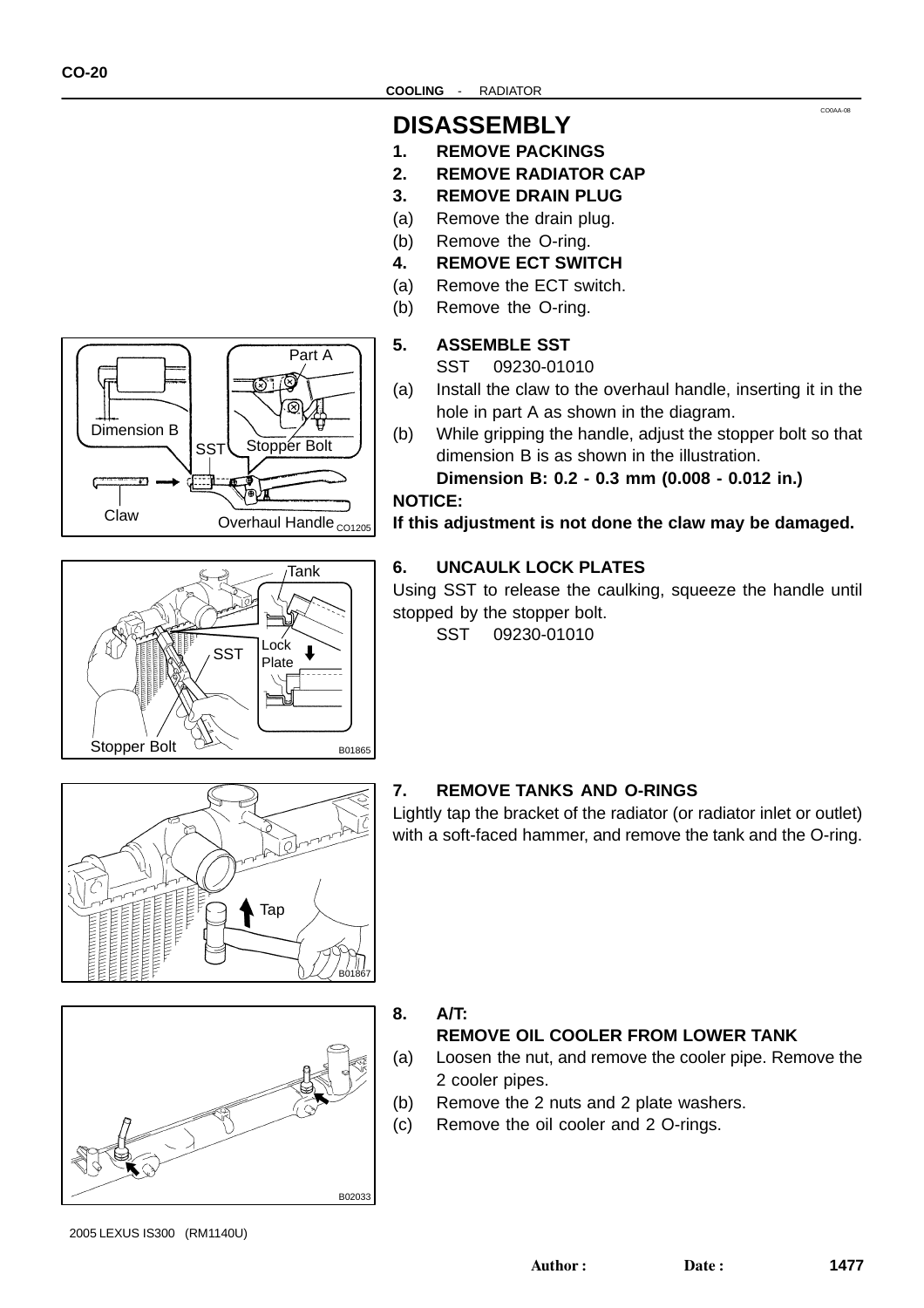

## **REASSEMBLY**

#### **1. A/T:**

## **INSTALL OIL COOLER TO LOWER TANK**

- (a) Install 2 new O-rings to the oil cooler.
- (b) Install the oil cooler to the lower tank with the 2 plate washers and 2 nuts.

**Torque: 8.3 N·m (85 kgf·cm, 74 in.·lbf)**

(c) Install the cooler pipes in the direction indicated in the illustration.

#### **Torque: 14.7 N·m (150 kgf·cm, 11 ft·lbf) 2. INSPECT LOCK PLATE FOR DAMAGE**

HINT:

- $\bullet$  If the sides of the lock plate groove are deformed, reassembly of the tank will be impossible.
- $\bullet$  Therefore, first correct any deformation with pliers or similar object. Water leakage will result if the bottom of the lock plate groove is damaged or dented.

#### **NOTICE:**

**The radiator can only be recaulked 2 times. After the 2nd time, the radiator core must be replaced.**



## B01868 CORRECT WRONG Tap Tank Plate Lock

#### **3. INSTALL NEW O-RINGS AND TANKS**

(a) After checking that there are no foreign objects in the lock plate groove, install a new O-ring without twisting it. HINT:

When cleaning the lock plate groove, lightly rub it with sand paper without scratching it.

- (b) Install the tank without damaging the O-ring.
- (c) Tap the lock plate with a soft-faced hammer so that there is no gap between it and the tank.

CO0AB-06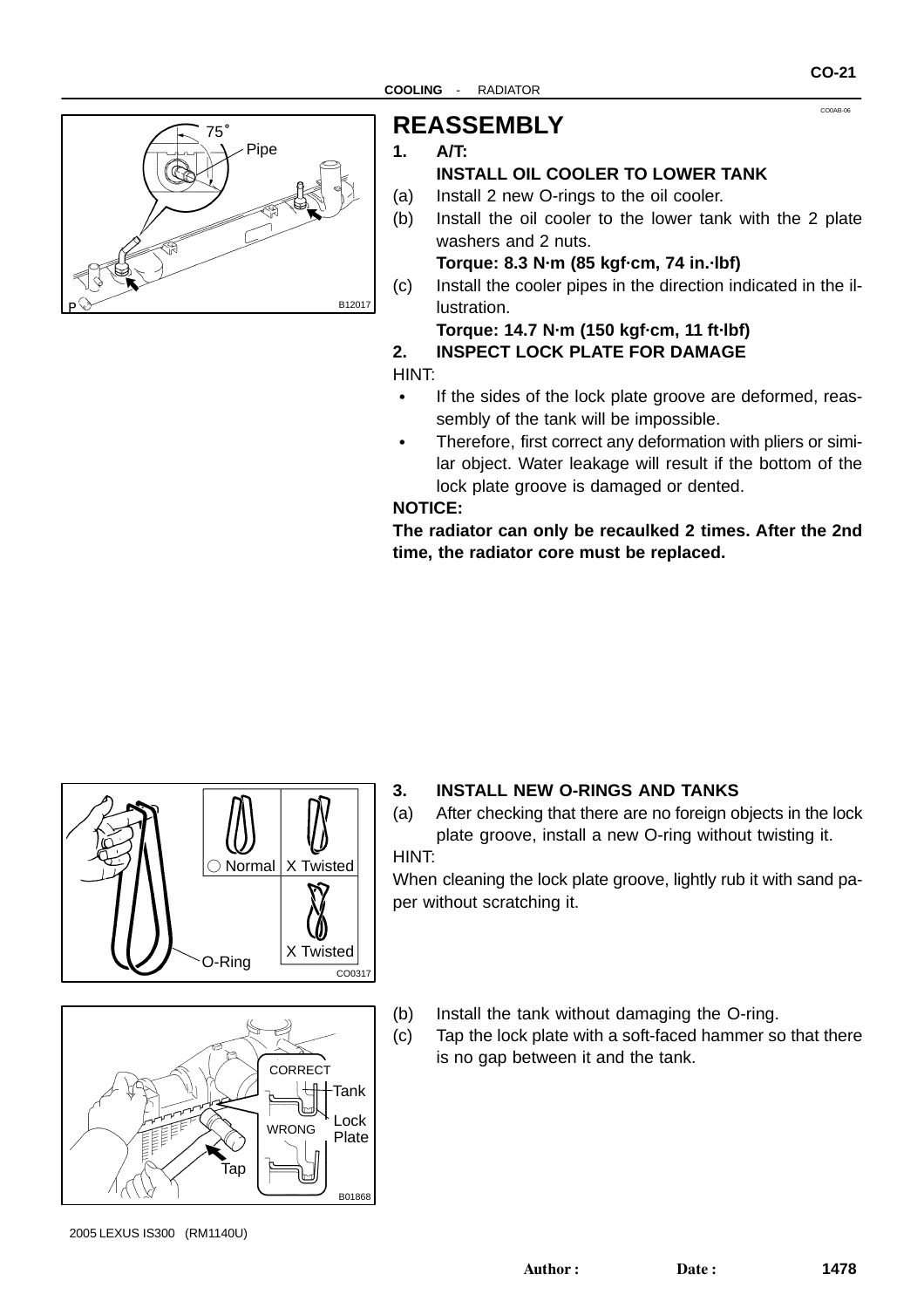B01863 B01863

**SST** 

Stopper Bolt

6

5



8

Lock Tank

7

#### **COOLING** - RADIATOR

#### **4. ASSEMBLE SST**

SST 09230-01010, 09231-14010

- (a) Install the punch assembly to the overhaul handle, inserting it in the hole in part A as shown in the illustration.
- (b) While gripping the handle, adjust the stopper bolt so that dimension B is as shown in the illustration. **Dimension B: 8.4 mm (0.331 in.)**

#### **5. CAULK LOCK PLATE**

(a) Lightly press SST against the lock plate in the order shown in the illustration. After repeating this a few times, fully caulk the lock plate by squeezing the handle until stopped by the stopper plate.

SST 09230-01010



B01866<br>B01866

4

Plate

3

 $1\left\{\Box\bigcirc\mathbb{Q}\longrightarrow\mathbb{R}^{12}\Box\right\}=\Box\Box$ 



## HINT:

 Do not stake the areas protruding around the ports (1), flange (2) and bracket (3).

 The points shown in the illustration cannot be staked with the SST. Use pliers or similar object and be careful not to damage the core plates.

<sup>2005</sup> LEXUS IS300 (RM1140U)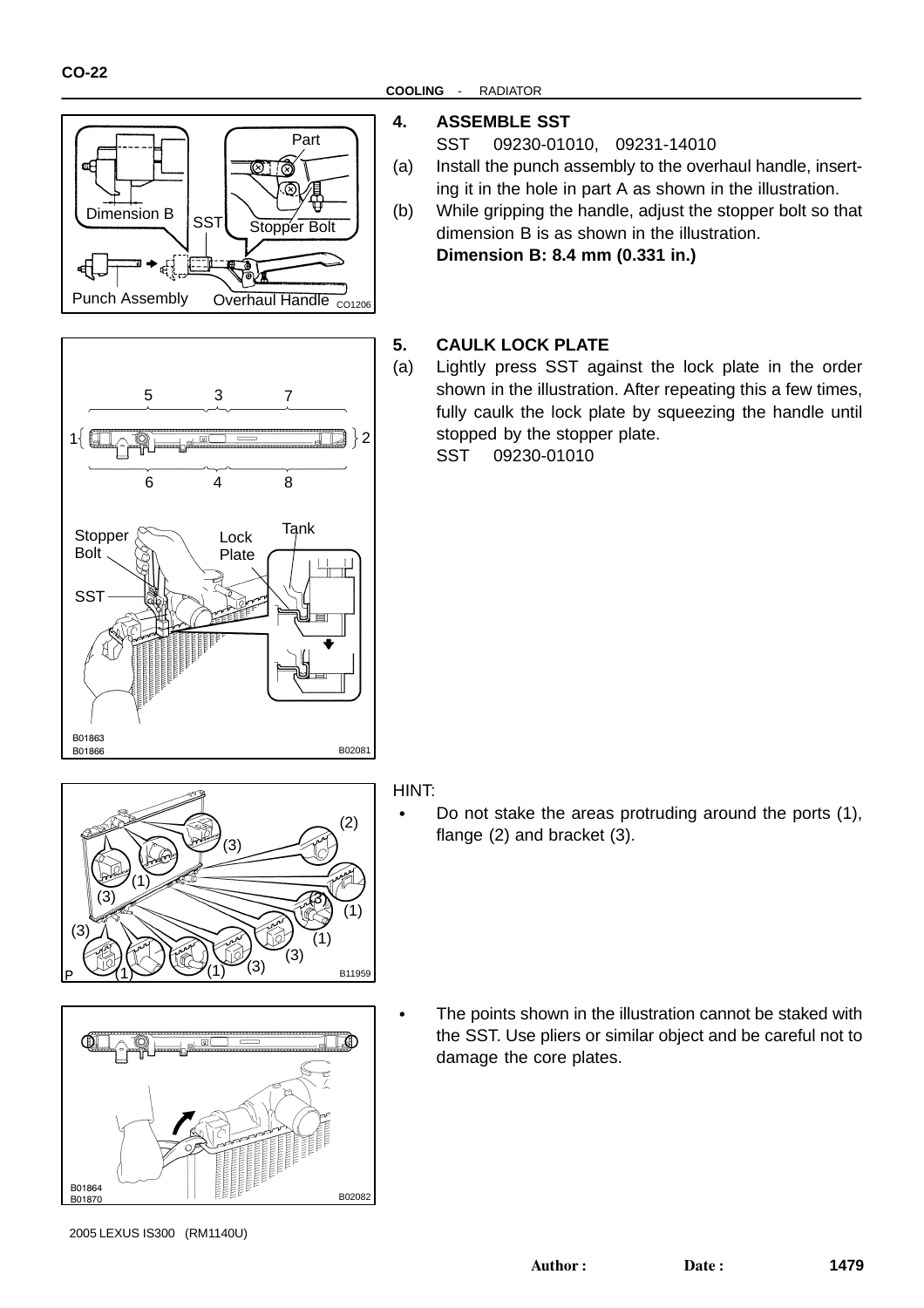

(b) Check the lock plate height (H) after completing the caulking.

**Plate height (H): 7.40 - 7.80 mm (0.2913 - 0.3071 in.)** If not within the specified height, adjust the stopper bolt of the handle again and caulk again.

#### **6. INSTALL ECT SWITCH**

- (a) Install a new O-ring to the ECT switch.
- (b) Install the ECT switch.
- **7. INSTALL DRAIN PLUG**
- (a) Install a new O-ring to the drain plug.
- (b) Install the drain plug.
- **8. INSTALL RADIATOR CAP**



#### **9. INSPECT FOR WATER LEAKS**

- (a) Tighten the drain plug.
- (b) Plug the inlet pipes of the radiator with SST. SST 09230-01010
- (c) Using a radiator cap tester, apply pressure to the radiator. **Test pressure: 177 kPa (1.8 kgf/cm2, 26 psi)**
- (d) Submerge the radiator in water.



(e) Inspect for leaks.

#### HINT:

On radiators with resin tanks, there is a clearance between the tank and lock plate where a minute amount of air will remain, giving the appearance of an air leak when the radiator is submerged in water. Therefore, before doing the water leak test, first swish the radiator around in the water until all air bubbles disappear.

#### **10. INSTALL NEW PACKINGS**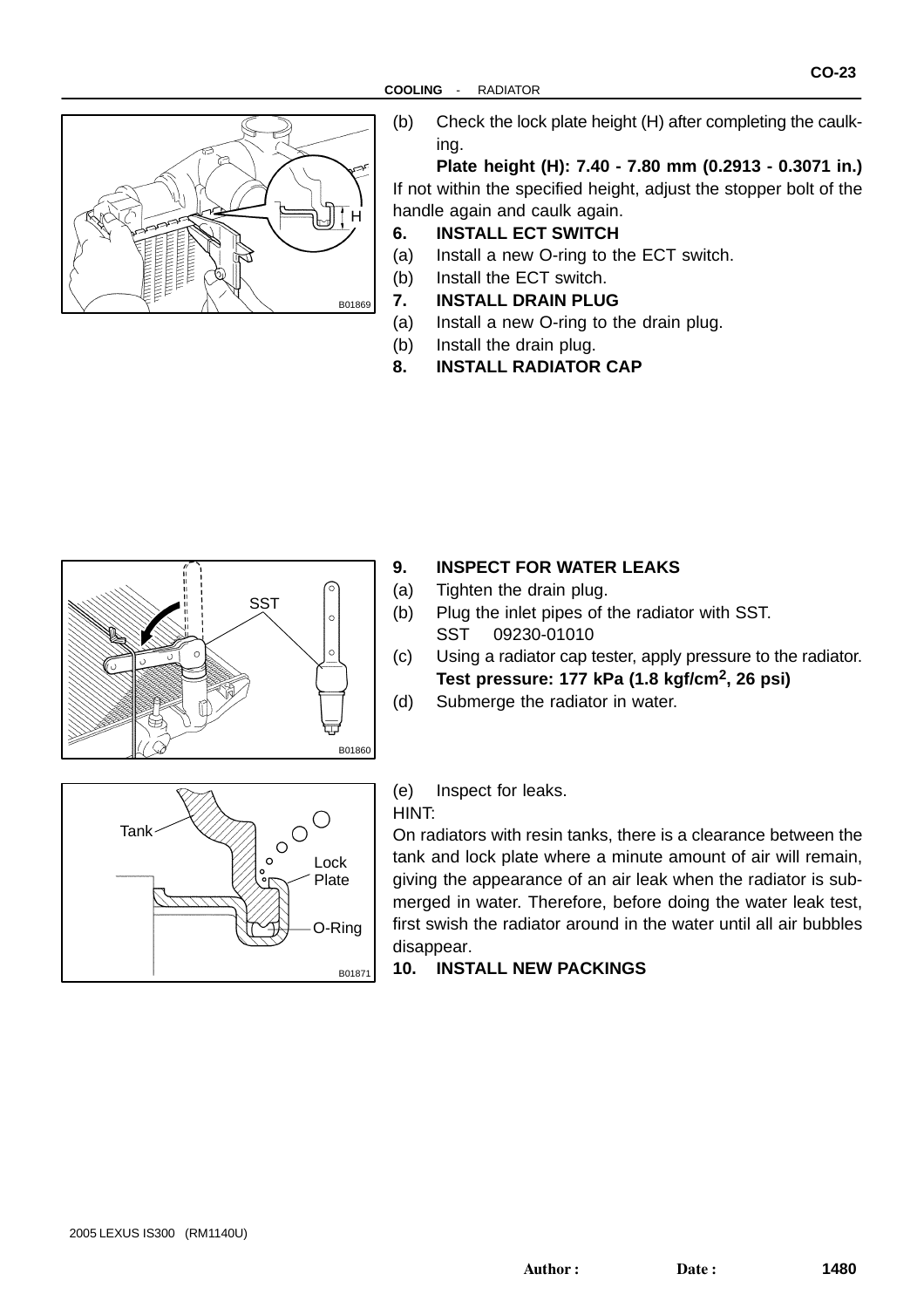## **INSTALLATION**

**1. INSTALL ELECTRIC COOLING FAN TO RADIATOR**

CO0AC-06

- (a) Install the electric cooling fan with the 6 bolts. **Torque: 5.0 N·m (50 kgf·cm, 44 in.·lbf)**
- (b) Connect the radiator reservoir hose to the radiator.



- **2. INSTALL RADIATOR AND ELECTRIC COOLING FAN ASSEMBLY**
- (a) Install the 2 lower radiator supports to the radiator.
- (b) Attach the 2 lower radiator supports on the radiator to the body bracket.
- (c) Install the radiator and electric cooling fan assembly with the 2 upper radiator supports and 2 nuts.

**Torque: 13.5 N·m (135 kgf·cm, 10 ft·lbf)**

- (d) Connect the upper radiator hose to the radiator.
- (e) Connect the lower radiator hose to the radiator.
- (f) Connect the ECM outlet duct to the ECM box.
- (g) Connect the wire for electric cooling fan to the clamp on the electric cooling fan.
- (h) Connect the 2 electric cooling fan connectors.
- (i) Connect the ECT switch connector for electric cooling fan.
- $(i)$   $A/T$ :

Connect the 2 oil cooler hoses for A/T to the radiator.

- **3. INSTALL AIR CLEANER AND MAF METER AS-SEMBLY**
- **4. INSTALL AIR CLEANER INLET**
- **5. FILL WITH ENGINE COOLANT**
- **6. START ENGINE AND CHECK FOR ENGINE COOLANT AND A/T FLUID LEAKS**
- **7. INSTALL ENGINE UNDER COVER**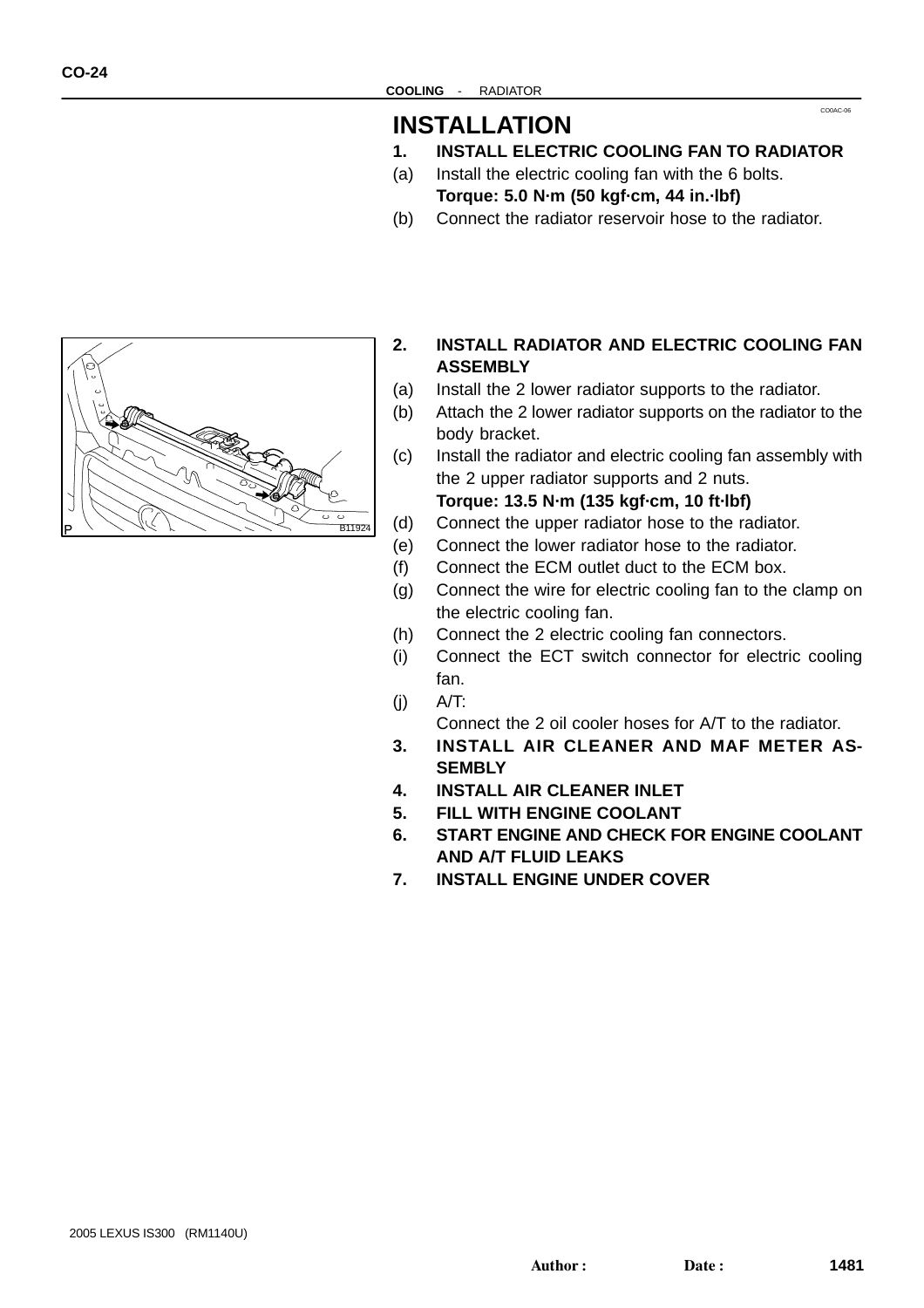

# **ELECTRIC COOLING FAN ON-VEHICLE INSPECTION**



CO0AD-09

**CO-25**

- (a) Turn the ignition switch ON.
- (b) Check that the cooling fan stops.

If not, check the cooling fan relay and ECT switch, and check for a separated connector or severed wire between the cooling fan relay and ECT switch.

(c) Disconnect the ECT switch connector.





(d) Check that the cooling fan rotates.

If not, check the fuses, radiator fan main relay, cooling fan relay, cooling fan, and check for a short circuit between the cooling fan relay and ECT switch.

- (e) Reconnect the ECT switch connector.
- **2. CHECK COOLING FAN OPERATION WITH HIGH TEM-PERATURE (Above 93**°**C (199**°**F))**
- (a) Start the engine, and raise coolant temperature to above **PERATURE (/**<br>Start the engin<br>93°C (199°F).

HINT:

Coolant temperature is the detected value by the ECT switch on the radiator lower tank.

(b) Check that the cooling fan rotates.

If not, replace the ECT switch.



#### **3. INSPECT COOLING FANS**

- (a) Disconnect the cooling fan connector.
- (b) Connect battery and ammeter to the cooling fan connector.
- (c) Check that the cooling fan rotates smoothly, and check the reading on the ammeter.

**Standard amperage: 8.5 - 11.5 A at 20**°**C (68**°**F)** (d) Reconnect the cooling fan connector.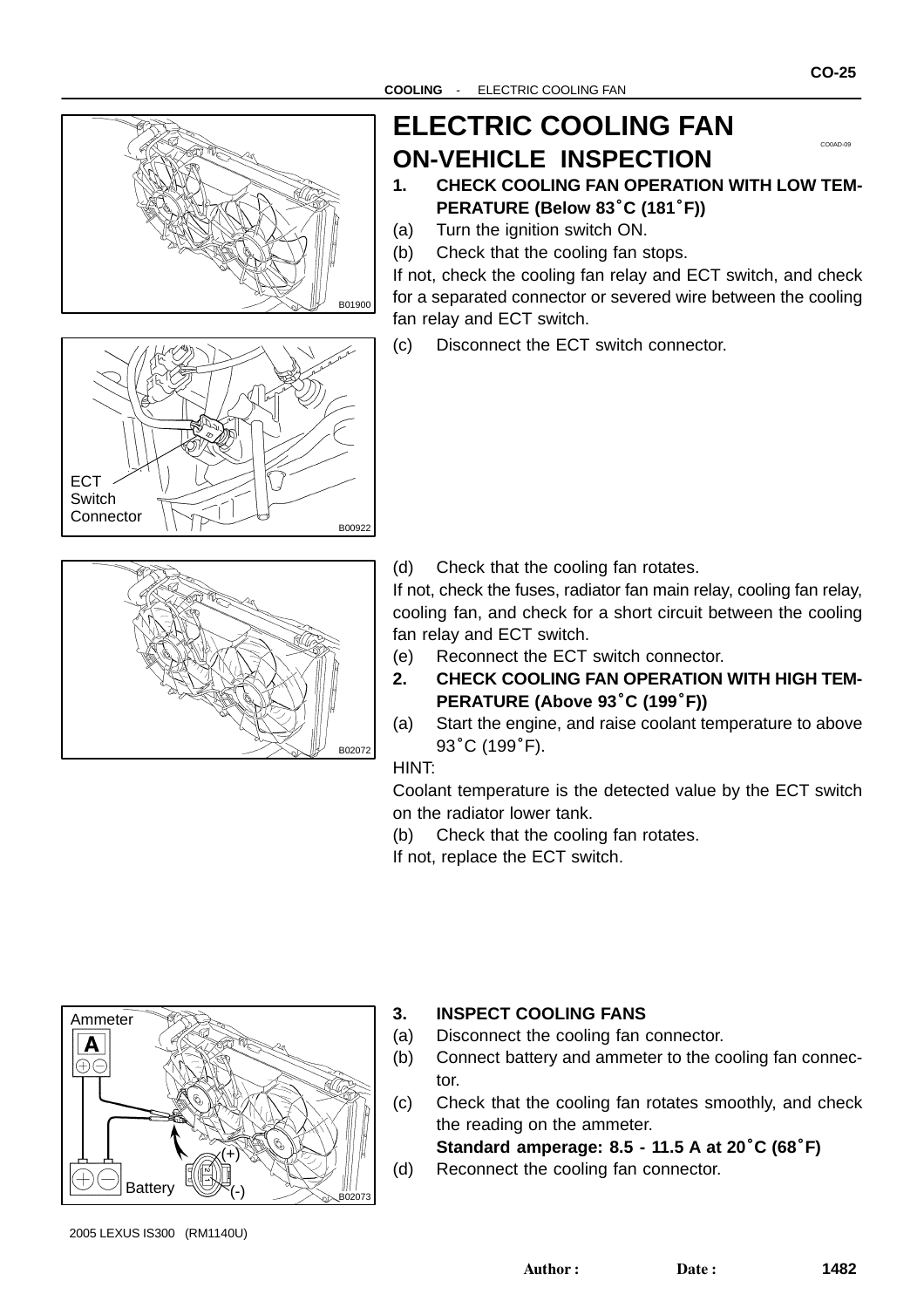## **COMPONENTS**

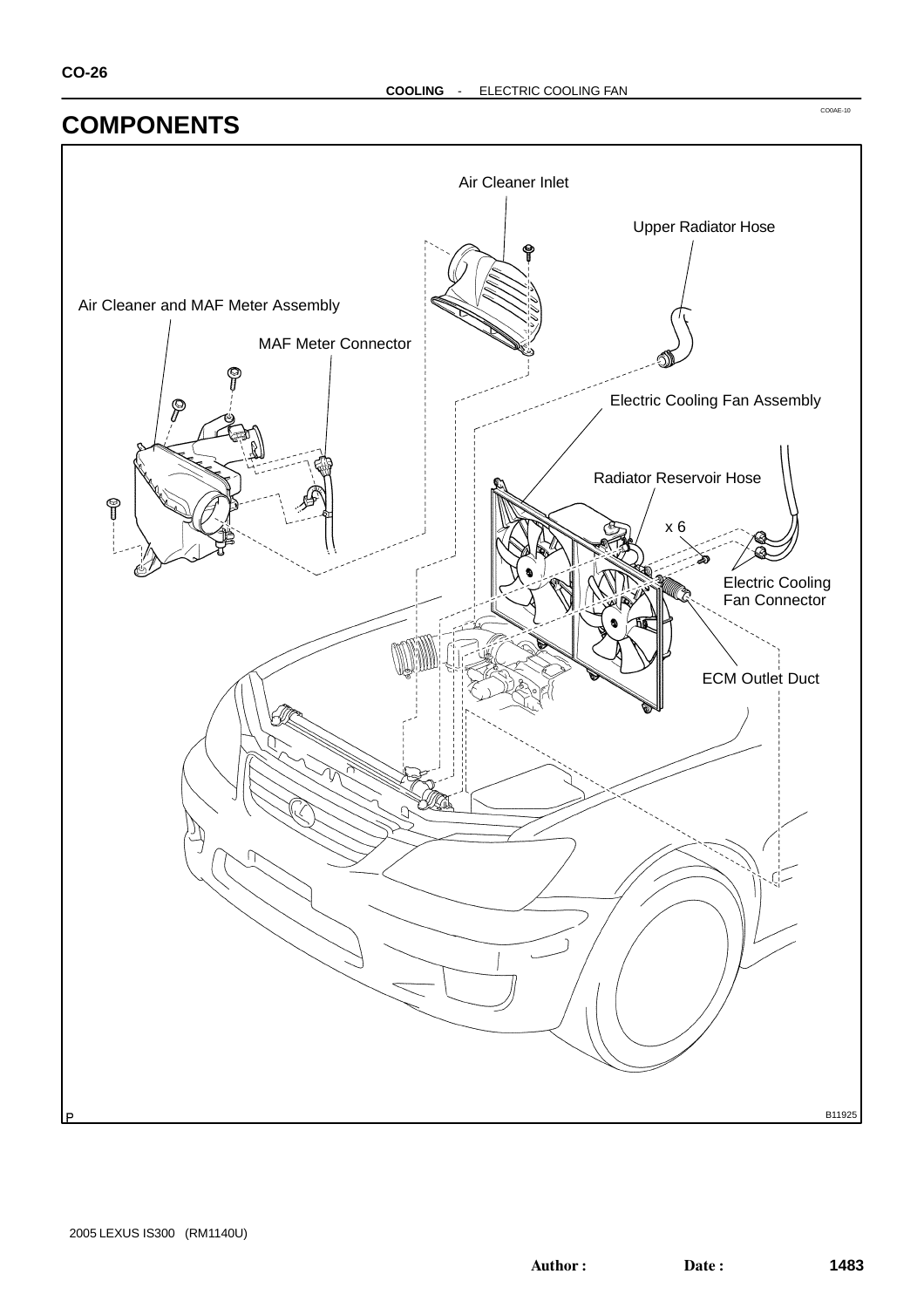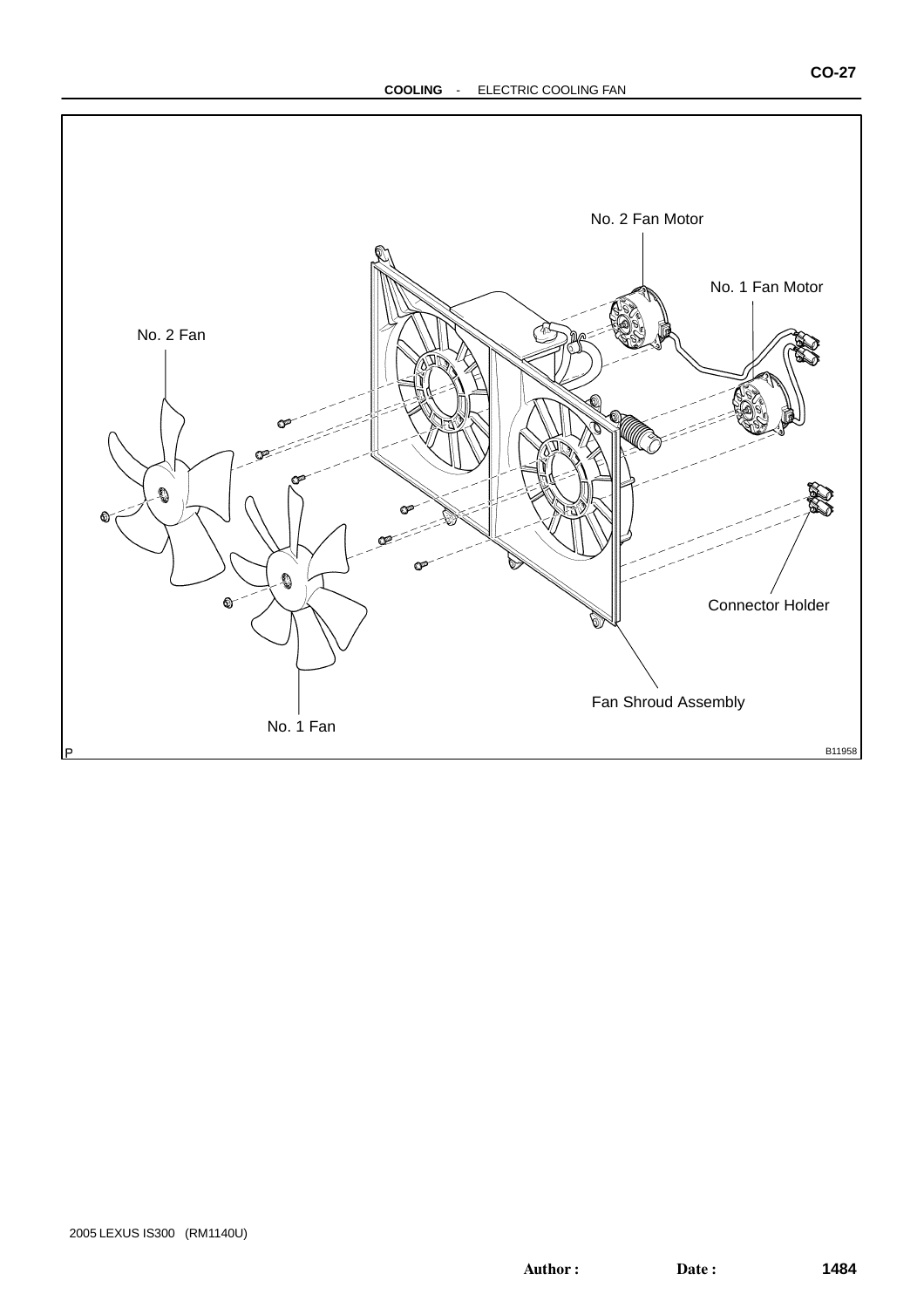## **REMOVAL**

- **1. DRAIN ENGINE COOLANT**
- **2. REMOVE AIR CLEANER INLET**
- **3. REMOVE AIR CLEANER AND MAF METER AS-SEMBLY**

CO0AF-10

- **4. REMOVE ELECTRIC COOLING FAN**
- (a) Disconnect the upper radiator hose from the radiator.
- (b) Disconnect the ECM outlet duct from the ECM box.
- (c) Disconnect the wire for electric cooling fan from the clamp on the electric cooling fan.
- (d) Disconnect the 2 electric cooling fan connectors.
- (e) Disconnect the radiator reservoir hose from the radiator.



(f) Remove the 6 bolts and electric cooling fan.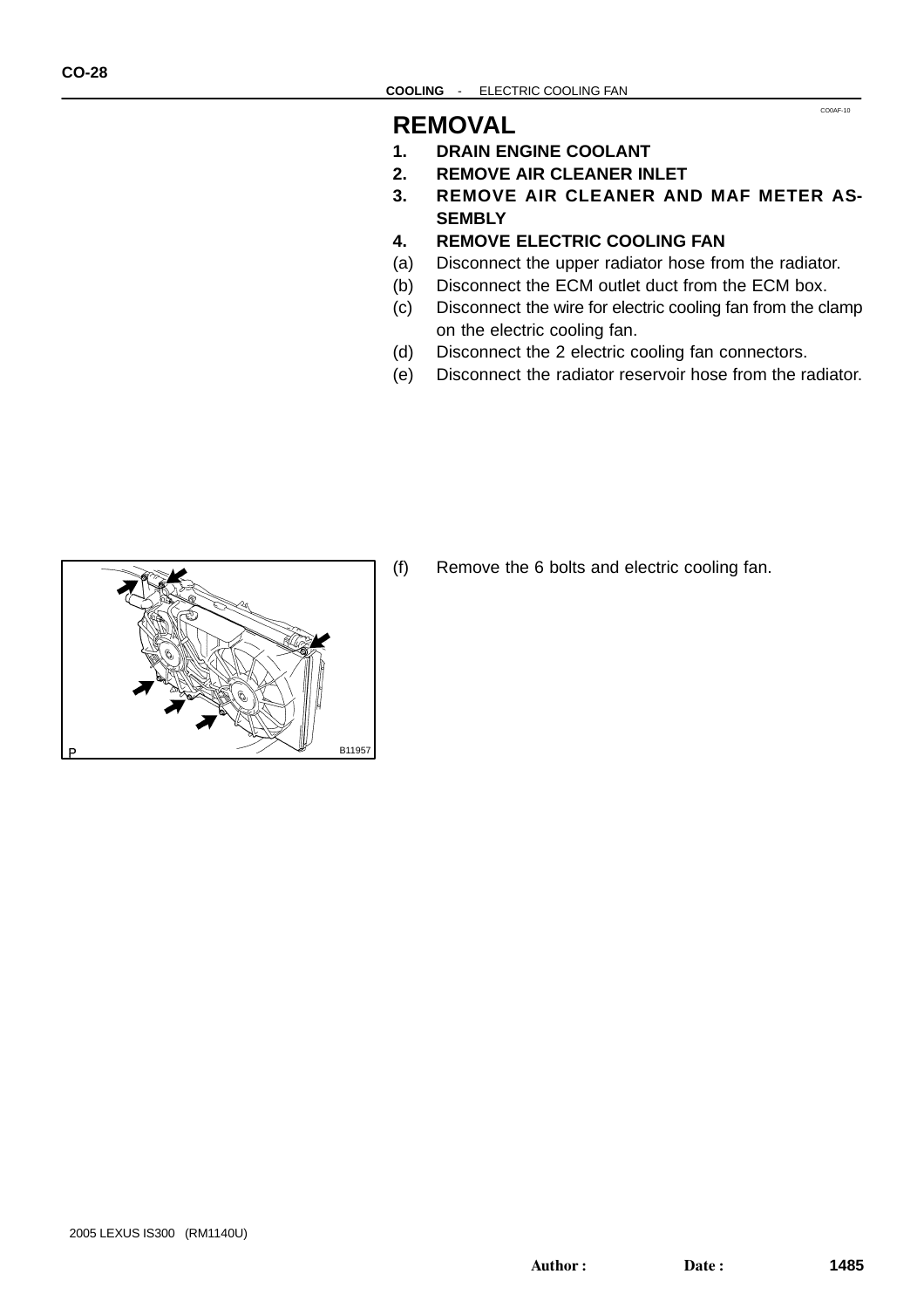CO0AG-07



**DISASSEMBLY**

#### **1. REMOVE FANS**

Remove the nut and fan. Remove the 2 fans.



#### **2. REMOVE FAN MOTORS**

- (a) Disconnect the wires and connector holders from the fan shroud.
- (b) Remove the 3 screws and fan motor. Remove the 2 fan motors.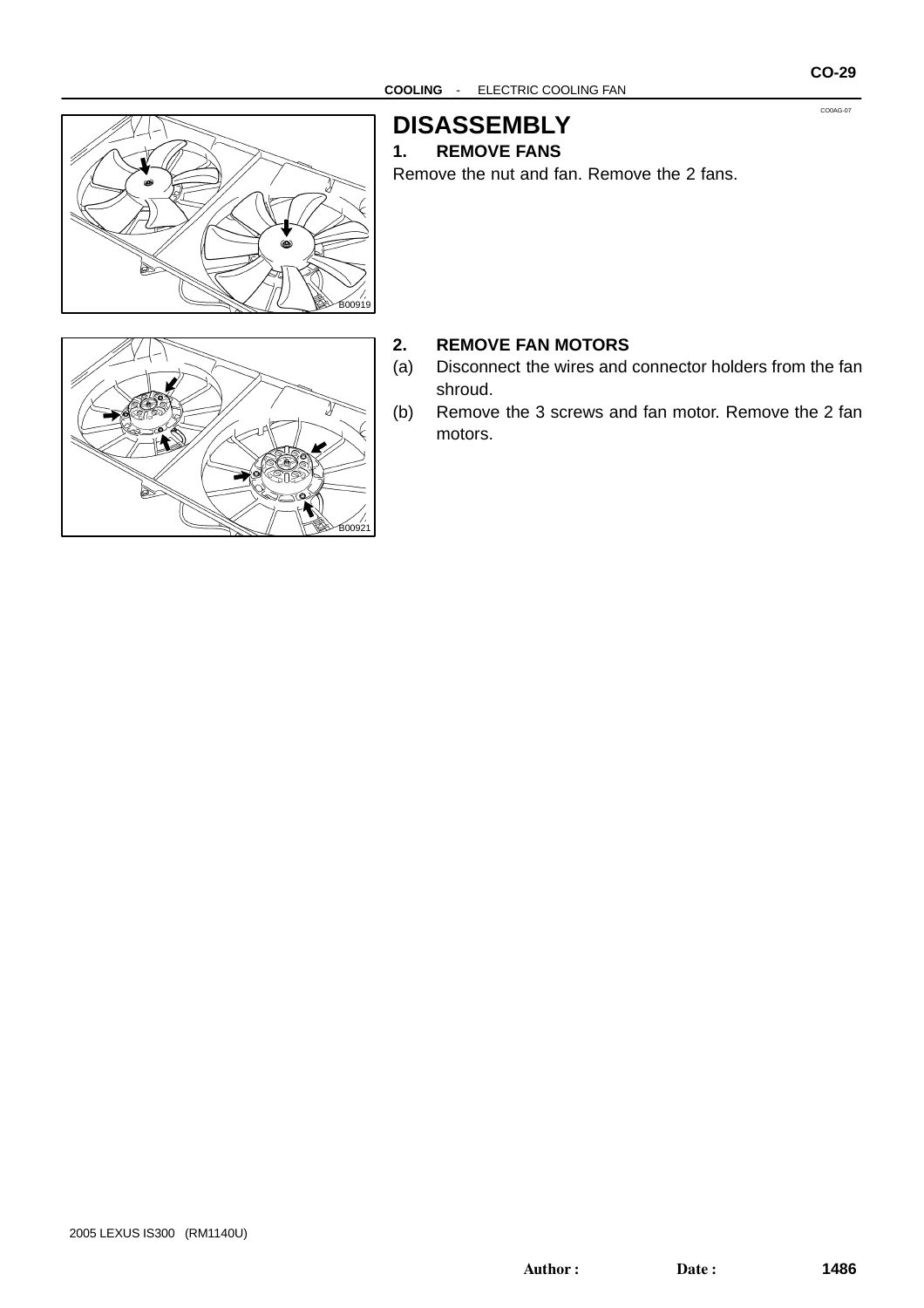

## **REASSEMBLY**

#### **1. INSTALL FAN MOTORS**

(a) Install the fan motor with the 3 screws. Install the 2 fan motors.

CO0AH-06

- B11956
- (b) Install the wires and connector holders to the fan shroud as shown in the illustration.



#### **2. INSTALL FANS**

Install the fan with the nut. Install the 2 fans.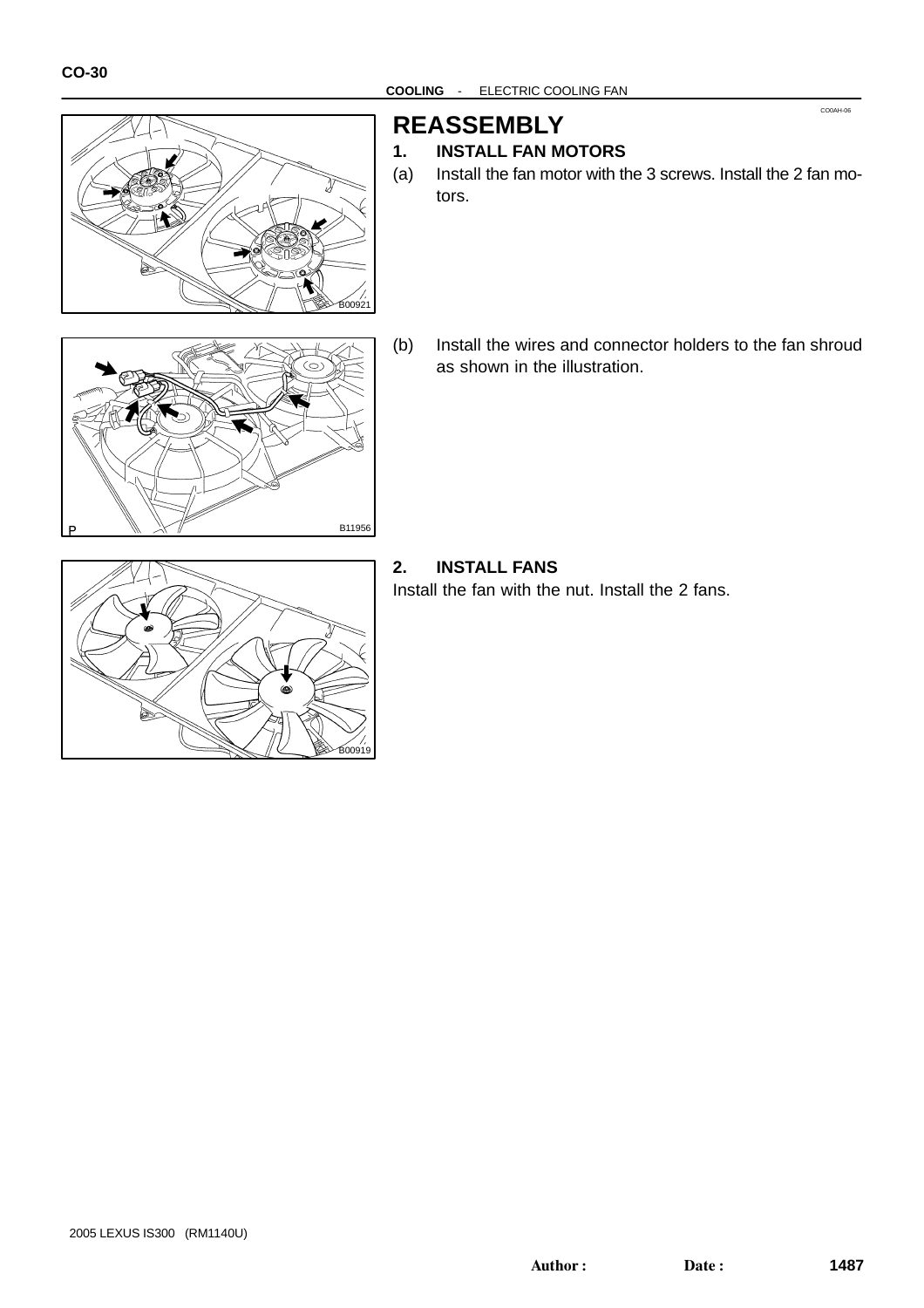CO0AI-08



## **INSTALLATION**

#### **1. INSTALL ELECTRIC COOLING FAN**

- (a) Install the electric cooling fan with the 6 bolts. **Torque: 5.0 N·m (50 kgf·cm, 44 in.·lbf)**
- (b) Connect the upper radiator hose to the radiator.
- (c) Connect the ECM outlet duct to the ECM box.
- (d) Connect the wire for electric cooling fan to clamp on the electric cooling fan.
- (e) Connect the 2 electric cooling fan connectors.
- (f) Connect the radiator reservoir hose to the radiator.
- **2. INSTALL AIR CLEANER AND MAF METER AS-SEMBLY**
- **3. INSTALL AIR CLEANER INLET**
- **4. FILL WITH ENGINE COOLANT**
- **5. START ENGINE AND CHECK FOR COOLANT LEAKS**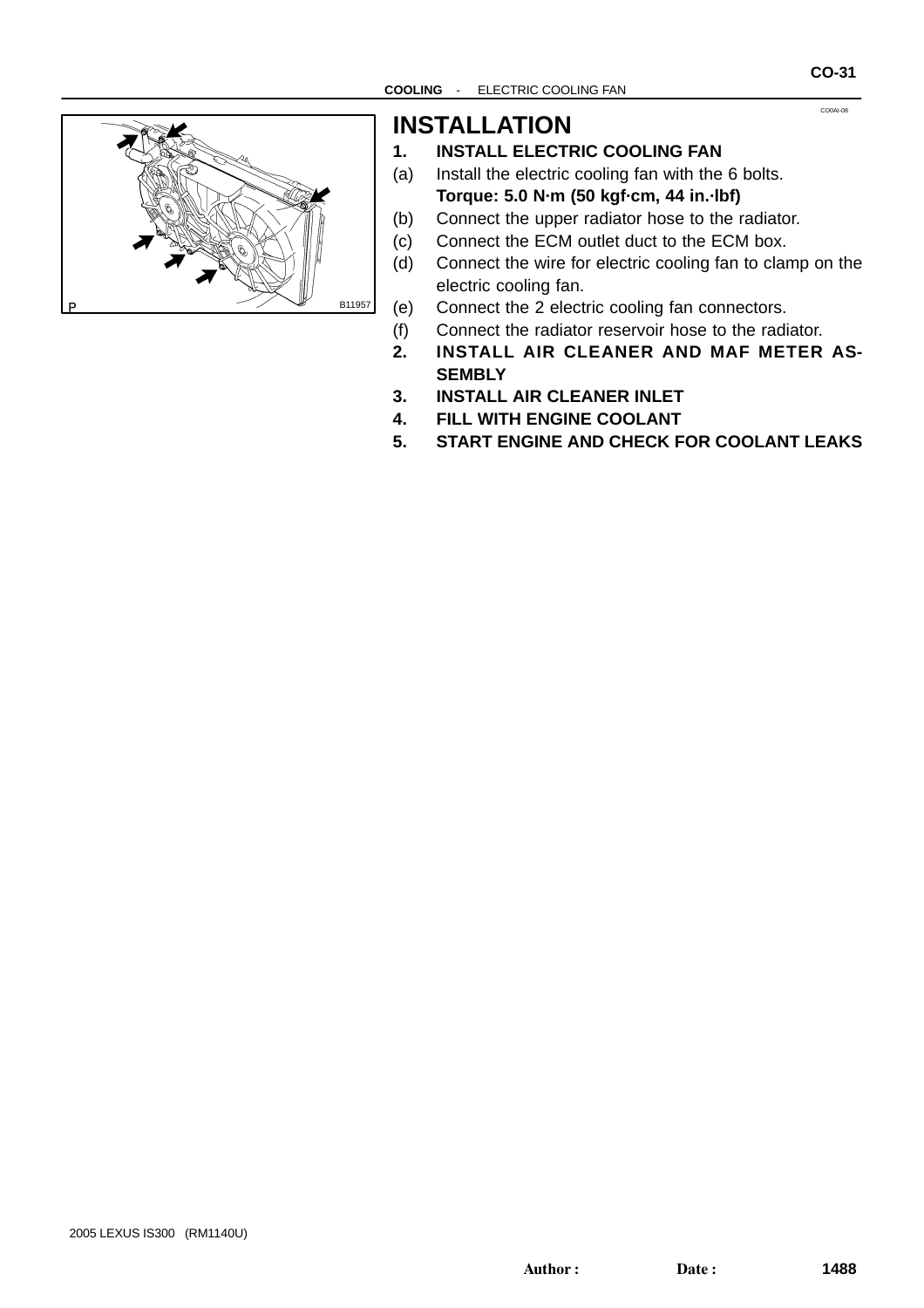



#### $C^{00A+10}$ **ENGINE COOLANT TEMPERATURE (ECT) SWITCH INSPECTION**

- **1. DRAIN ENGINE COOLANT 2. REMOVE ECT SWITCH**
- 
- (a) Disconnect the connector.
- (b) Remove the ECT switch.
- (c) Remove the O-ring from the ECT switch.

#### **3. INSPECT ECT SWITCH**

(a) Using an ohmmeter, check that there is no continuity between the terminals when the coolant temperature is Using an ohmmeter, ‹<br>tween the terminals<br>above 93°C (199°F).

If there is continuity, replace the switch.

(b) Using an ohmmeter, check that there is continuity between the terminals when the coolant temperature is be-Using an ohmmet<br>tween the terminal<br>low 83˚C (181˚F).

If there is no continuity, replace the switch.

- **4. REINSTALL ECT SWITCH**
- (a) Install a new O-ring to the ECT switch.
- (b) Install the ECT switch.
- (c) Connect the connector.
- **5. REFILL WITH ENGINE COOLANT**
- **6. START ENGINE AND CHECK FOR COOLANT LEAKS**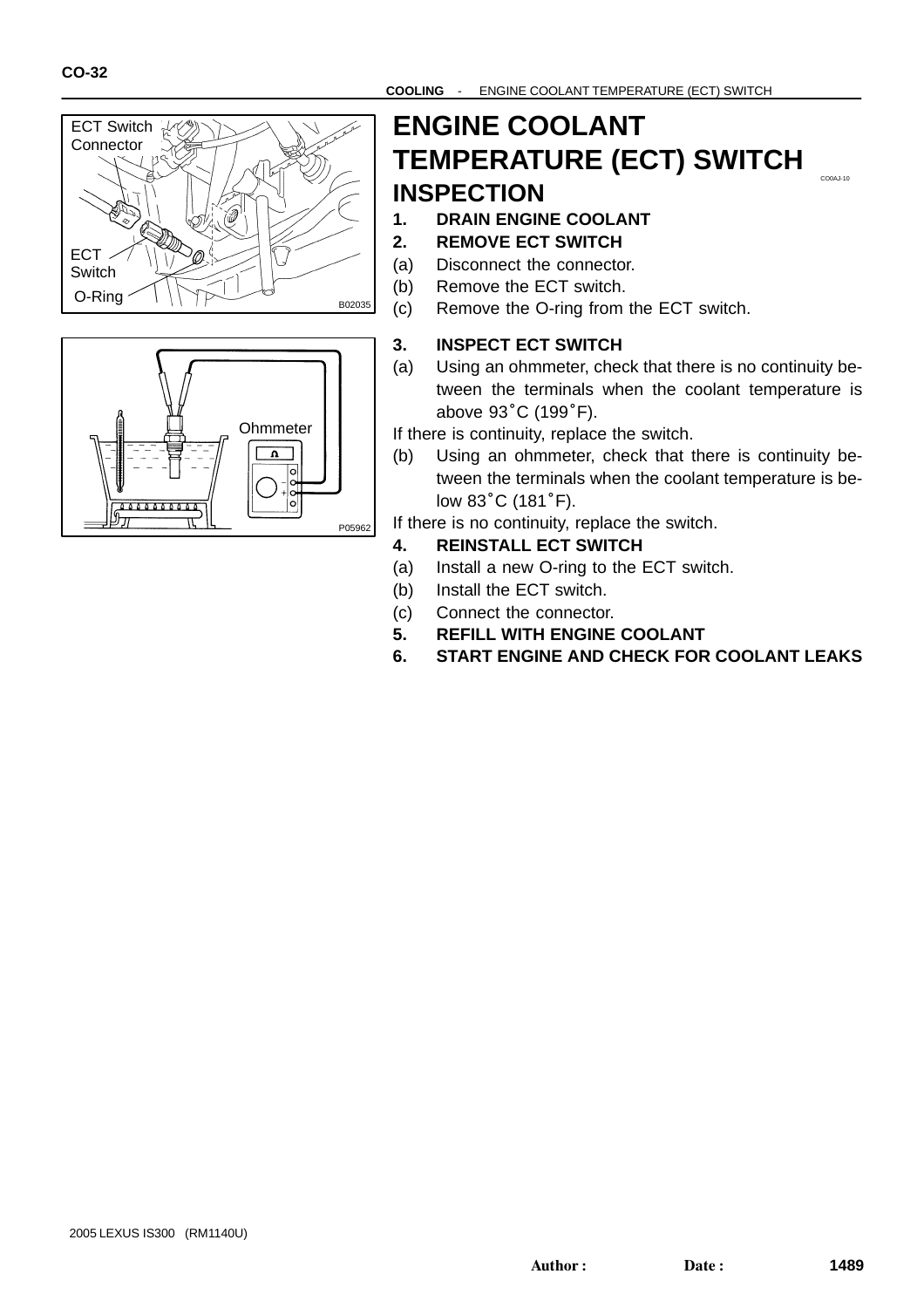

# **Fan Relay | INSPECTION COOLING FAN RELAY**

**CO-33**

#### **1. INSPECT NO. 1 COOLING FAN RELAY**

- (a) Remove the relay box cover.
- (b) Remove the No. 1 cooling fan relay (Marking: FAN NO.1).



#### (c) Inspect the resistance.

(1) Using an ohmmeter, measure the resistance between the terminals.

#### **Standard:**

| <b>Tester Connection</b> | <b>Specified Condition</b>                                       |
|--------------------------|------------------------------------------------------------------|
| $3 - 5$                  | 10 k $\Omega$ or higher                                          |
| $3 - 5$                  | Below 1 $\Omega$<br>(Apply battery voltage to terminals 1 and 2) |

If the resistance is not as specified, replace the relay.

- (d) Reinstall the No. 1 cooling fan relay.
- (e) Reinstall the relay box cover.



#### **2. INSPECT NO. 2 COOLING FAN RELAY**

(a) Remove the relay box cover.

(b) Remove the No. 2 cooling fan relay (Marking: FAN NO.2).